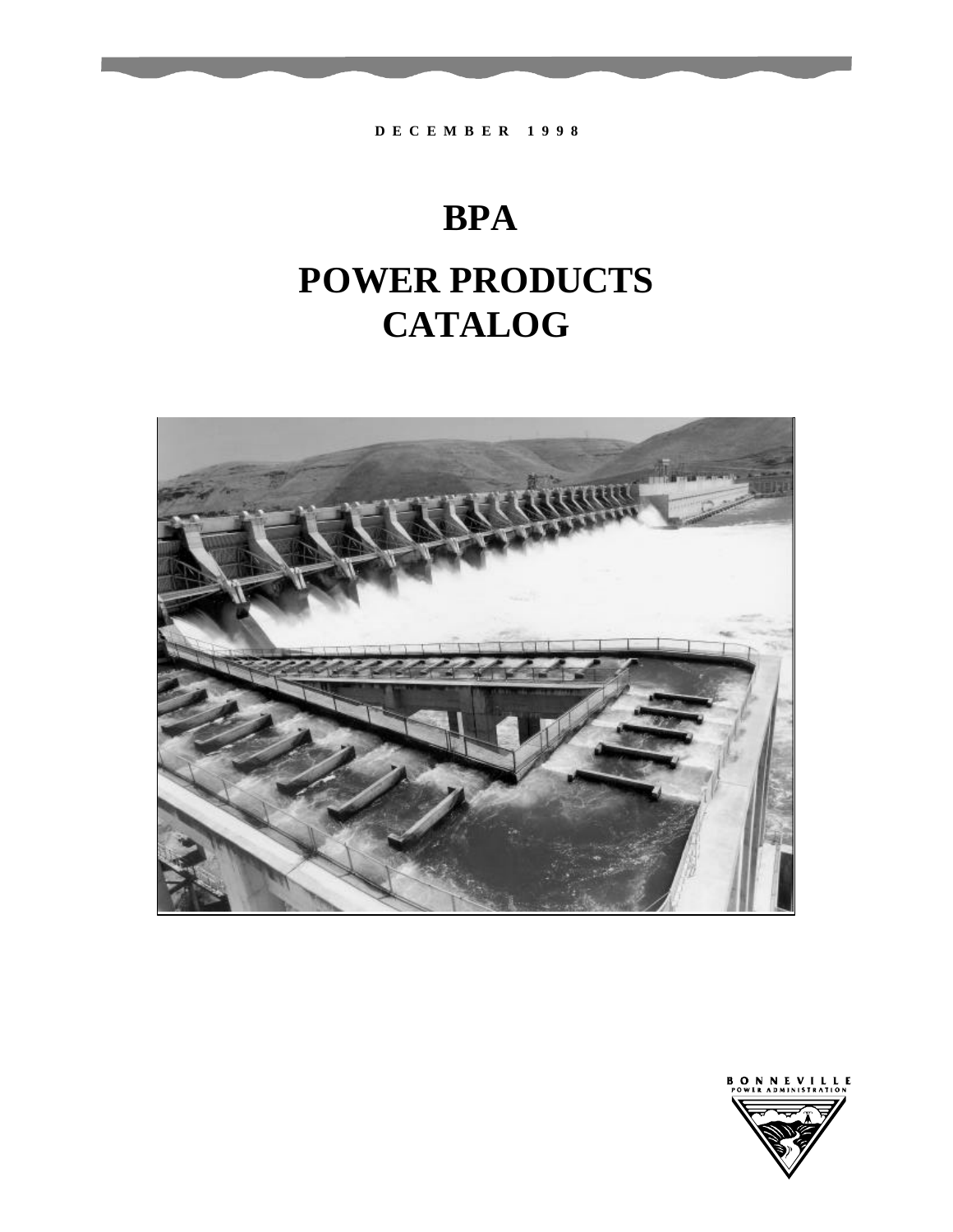# **Power Product Descriptions**

The BPA Power Product Catalog includes descriptions of Standard Power Products, developed by the Bonneville Power Administration's (BPA) Power Business Line. This work was performed in conjunction with the Subscription WorkGroup representing a large cross-section of BPA's customers, their representatives and other interested regional representatives. Additional refinements to the products were made based on customer and interest group input. The products and services described within this catalog are expected to meet most of the needs of BPA's customers. Other needs can be addressed during bilateral discussions.

These product descriptions can be the basis for negotiations between BPA and individual customers. Custom tailoring of standard products or services will be reflected in the price.

The product catalog will be revised periodically to reflect product description updates.

> *BPA Power Product Team Revised December 8, 1998*



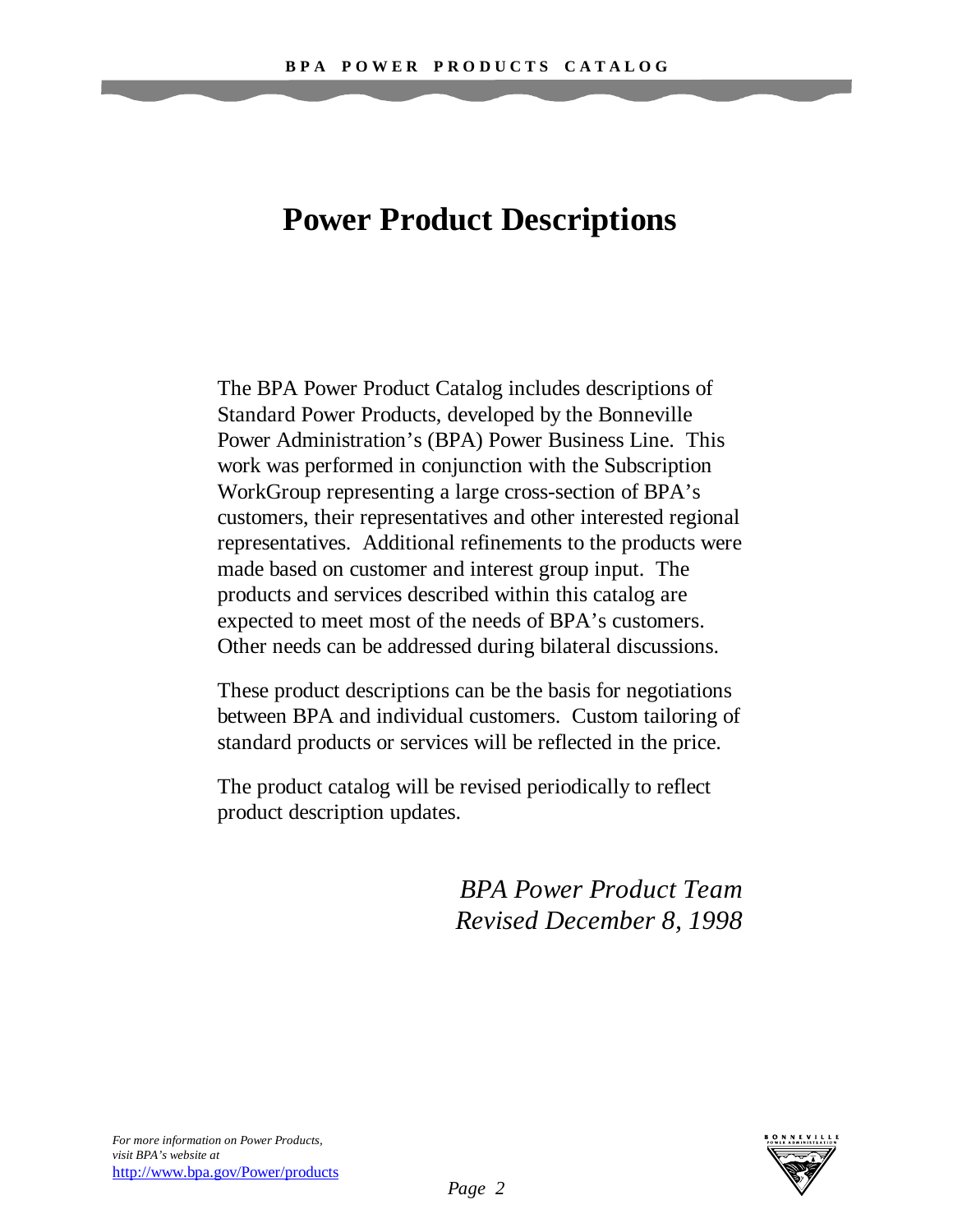#### *PRODUCTS*

### *CORE SUBSCRIPTION PRODUCTS*

**Full Service**

**Actual Partial Service**

**Block Partial Service**

**Factoring**

#### *CUSTOMIZED SUBSCRIPTION PRODUCTS*

**Variable Load Factor**

**Slice of System**

**Renewable Resource**

# *NON-SUBSCRIPTION PRODUCTS***\***

#### **Bilateral Products & Services**

*Power - Firm, Secondary, Commodity (including loss compensation) Capacity w/out Energy Storage Resource Factoring Preschedule Change Rights Displacement Scheduling Services* **Reserves, Resource Support** *Supplemental AGC Operating Reserves Forced Outage Reserves* **Complements to Core Products**

*Block Flexibility Retail Access - Mitigation*

*\* These products are for the use of control area operators and customers in BPA's control area that require resource back-up services.*

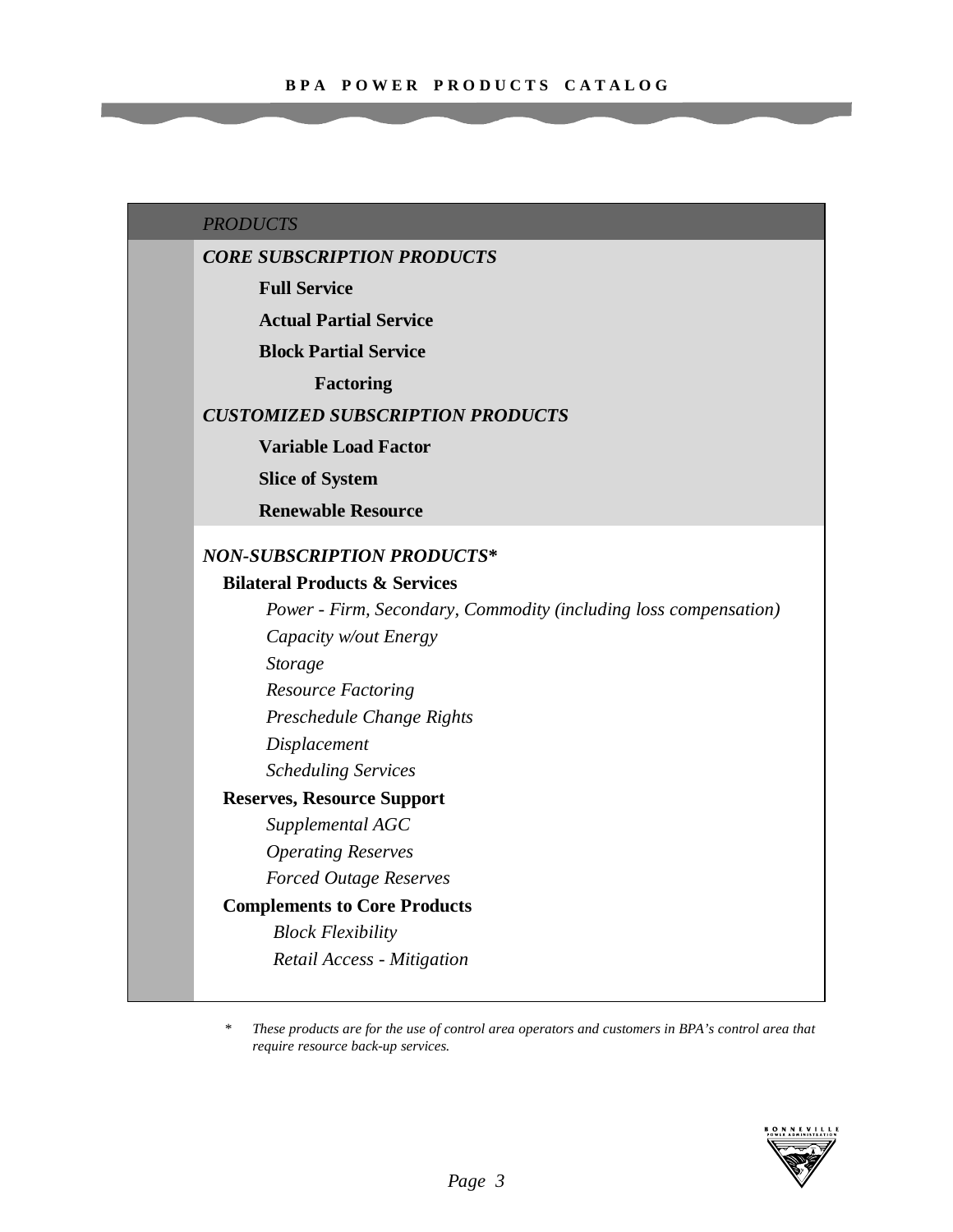| <b>Core Subscription Product</b> | <b>Full Service</b>                                                                                                                                                                                                                                                                                               |
|----------------------------------|-------------------------------------------------------------------------------------------------------------------------------------------------------------------------------------------------------------------------------------------------------------------------------------------------------------------|
| <b>General</b>                   | The Full Service product is a core Subscription product. This<br>product is available to purchasers who have a right to<br>purchase power from BPA to meet their full requirements<br>needs. This standard product will be sold under a posted rate<br>schedule.                                                  |
|                                  | This product provides all the firm power the customer needs<br>to meet Total Retail Load (TRL).                                                                                                                                                                                                                   |
| <b>Availability</b>              | This product is intended for customers who have a right to<br>purchase under NW Power Act, section 5(b) from BPA. Full<br>Service customers are those who choose to purchase all of<br>their power needs from BPA, including those who have small<br>non-dispatchable generating resources.                       |
| <b>Product Description</b>       | The Full Service product provides all firm power necessary to<br>meet a customer's actual loads in excess of the customer's<br>small non-dispatchable generating resources.                                                                                                                                       |
|                                  | This service includes Heavy Load Hour (HLH) energy, Light<br>Load Hour (LLH) energy, demand (peaking and capacity),<br>and any shaping necessary to cover load variations in Total<br>Retail Load due to temperature changes and load loss/growth<br>due to increases other than retail access load gain or loss. |
| <b>Billing Factor(s)</b>         | Customer bills will be based on measured energy measured<br>demand, and TRL for Load Variance. Refer to BPA<br>Subscription Strategy and the power Rate Schedule for<br>applicable posted rates.                                                                                                                  |
| <b>Purchase Period</b>           | The purchase period is 3 to 20 years, beginning October 1,<br>2001 (or another term consistent with the Rate Schedules).                                                                                                                                                                                          |
| <b>Termination Notice</b>        | This is described in the termination provisions of the contract.                                                                                                                                                                                                                                                  |
| <b>Pricing Construct</b>         | Cost-based pricing is fixed for a period of 3 to 5 years.                                                                                                                                                                                                                                                         |

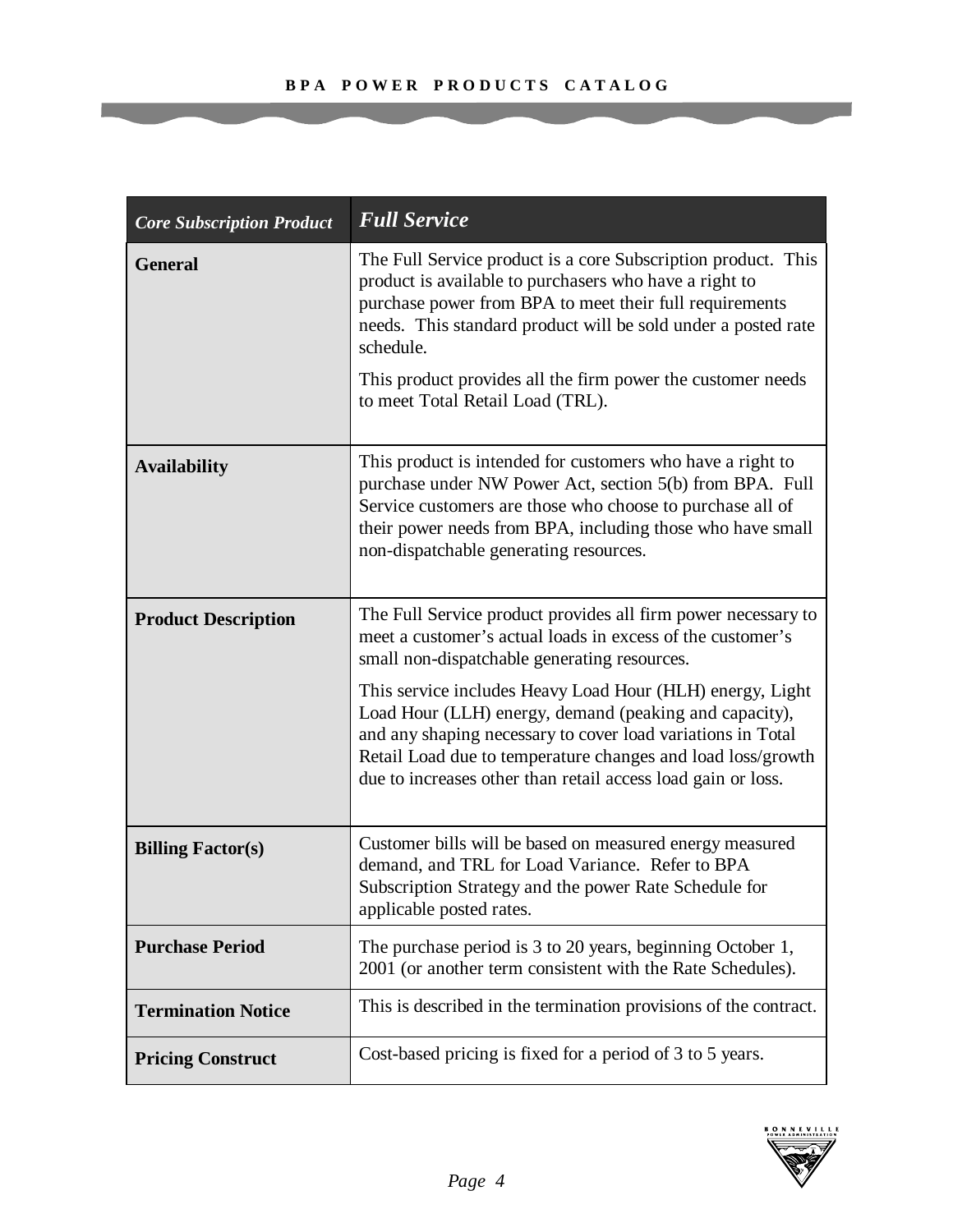| <b>Core Subscription Product</b>                          | <b>Full Service</b>                                                                                                                                                                                                                                                                                                                                                                                                                                                                                                                                                                                                                                                        |
|-----------------------------------------------------------|----------------------------------------------------------------------------------------------------------------------------------------------------------------------------------------------------------------------------------------------------------------------------------------------------------------------------------------------------------------------------------------------------------------------------------------------------------------------------------------------------------------------------------------------------------------------------------------------------------------------------------------------------------------------------|
| <b>Continuing Payment</b><br><b>Obligation</b>            | BPA will accept the risk of Retail Access Load Loss for Full<br>Service customer loads under 250 akW or with a three-year<br>initial purchase commitment by the customer. Otherwise, a<br>customer that experiences retail access load loss is obligated<br>to pay BPA the amount they would have paid for the lost<br>load at the original PF rate. The customer may purchase one<br>of the retail access mitigation products or employ a contract<br>mitigation measure to help alleviate or lessen this obligation.<br>Measurement of Retail Access Load Loss or Load Gain is<br>dependent on the existence of and adherence to an industry<br>standard for scheduling. |
| <b>Resources</b>                                          | Small non-dispatchable generating resources in the BPA<br>control area are limited to 3 MWs each, 6 MWs total, based<br>on the nameplate classification.                                                                                                                                                                                                                                                                                                                                                                                                                                                                                                                   |
|                                                           | Columbia Storage Power Exchange (CSPE), customer-<br>owned or consumer-owned small non-dispatchable generating<br>resources within the utility's metering boundary are treated as<br>load fluctuations and do not require resource support services<br>with the specified limits noted above.                                                                                                                                                                                                                                                                                                                                                                              |
| <b>Transmission and</b><br><b>Ancillary Services</b>      | TBL Transmission and Ancillary Services are not included in<br>this product except as noted below.                                                                                                                                                                                                                                                                                                                                                                                                                                                                                                                                                                         |
| <b>Transmission Losses and</b><br><b>Energy Imbalance</b> | Transmission losses are included in this product. Energy<br>Imbalance for customers within the BPA control area and<br>those served by transfer is embedded in this product.                                                                                                                                                                                                                                                                                                                                                                                                                                                                                               |
| <b>General Transfer</b><br><b>Agreements (GTA)</b>        | See the final GTA Policy in Power Subscription Strategy for<br>specific details on TX - Control Area.                                                                                                                                                                                                                                                                                                                                                                                                                                                                                                                                                                      |

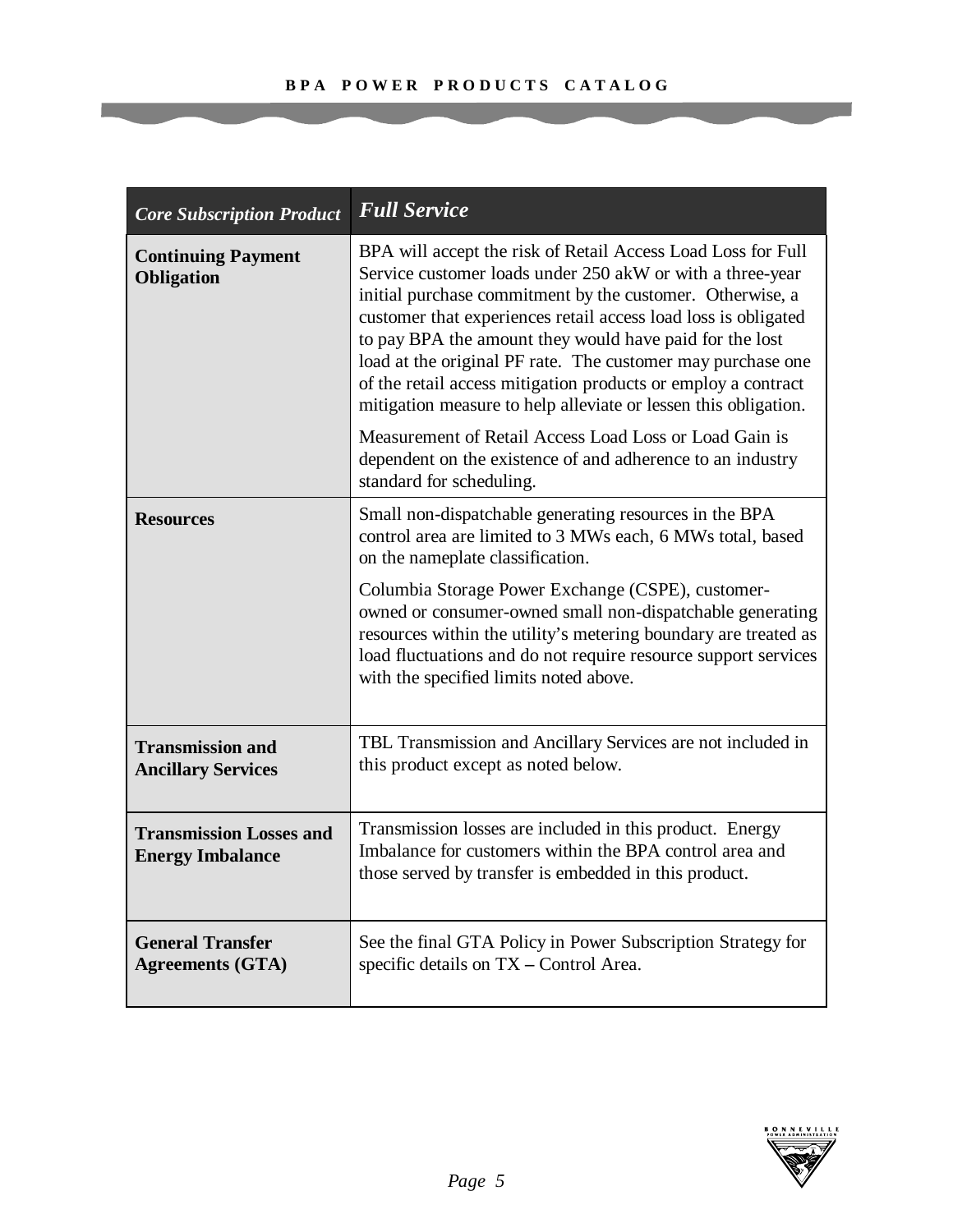| <b>Core Subscription Product</b>          | <b>Full Service</b>                                                                                                                                                                                                                                                                                                                                                              |
|-------------------------------------------|----------------------------------------------------------------------------------------------------------------------------------------------------------------------------------------------------------------------------------------------------------------------------------------------------------------------------------------------------------------------------------|
| <b>Load Growth</b>                        | Load growth for all Full Service customers is included. Note:<br>New Large Single Loads (NLSL) will be subject to the NR<br>rate.                                                                                                                                                                                                                                                |
| <b>Load Loss</b>                          | The Full Service product covers a decrease in a Full Service<br>customer's total retail load, such as: plant closures,<br>demolition, or destruction of load(s) or conservation activity<br>occurring on the customer's distribution system, including<br>fuel switching.                                                                                                        |
| <b>Retail Access Load Gain</b>            | The customer may purchase additional power at the<br>appropriate PF rate with adjustments.                                                                                                                                                                                                                                                                                       |
| <b>Retail Access Load Loss</b>            | BPA will take on the risk of Retail Access Load Loss for Full<br>Service customer loads less than 250 akW or with a three-<br>year initial purchase commitment by any customer.                                                                                                                                                                                                  |
|                                           | The customer may select one of the retail access mitigation<br>measures.                                                                                                                                                                                                                                                                                                         |
| <b>Associated Services</b>                | Generation and Purchase Support Service (GAPPS), to<br>ensure predictability of resources, is not required for this<br>product up to the stated MW limit. Small non-dispatchable<br>resources up to 3 MWs each or 6 MWs total within the<br>customer's metering boundary will be treated as load<br>fluctuations.<br>Unless otherwise indicated, customers with larger resources |
|                                           | are assumed to be taking Partial Service.                                                                                                                                                                                                                                                                                                                                        |
| <b>Interaction with other</b><br>products | Since this product includes a component to meet load<br>variations, it should not be combined with any other product<br>that has built-in load variations.                                                                                                                                                                                                                       |

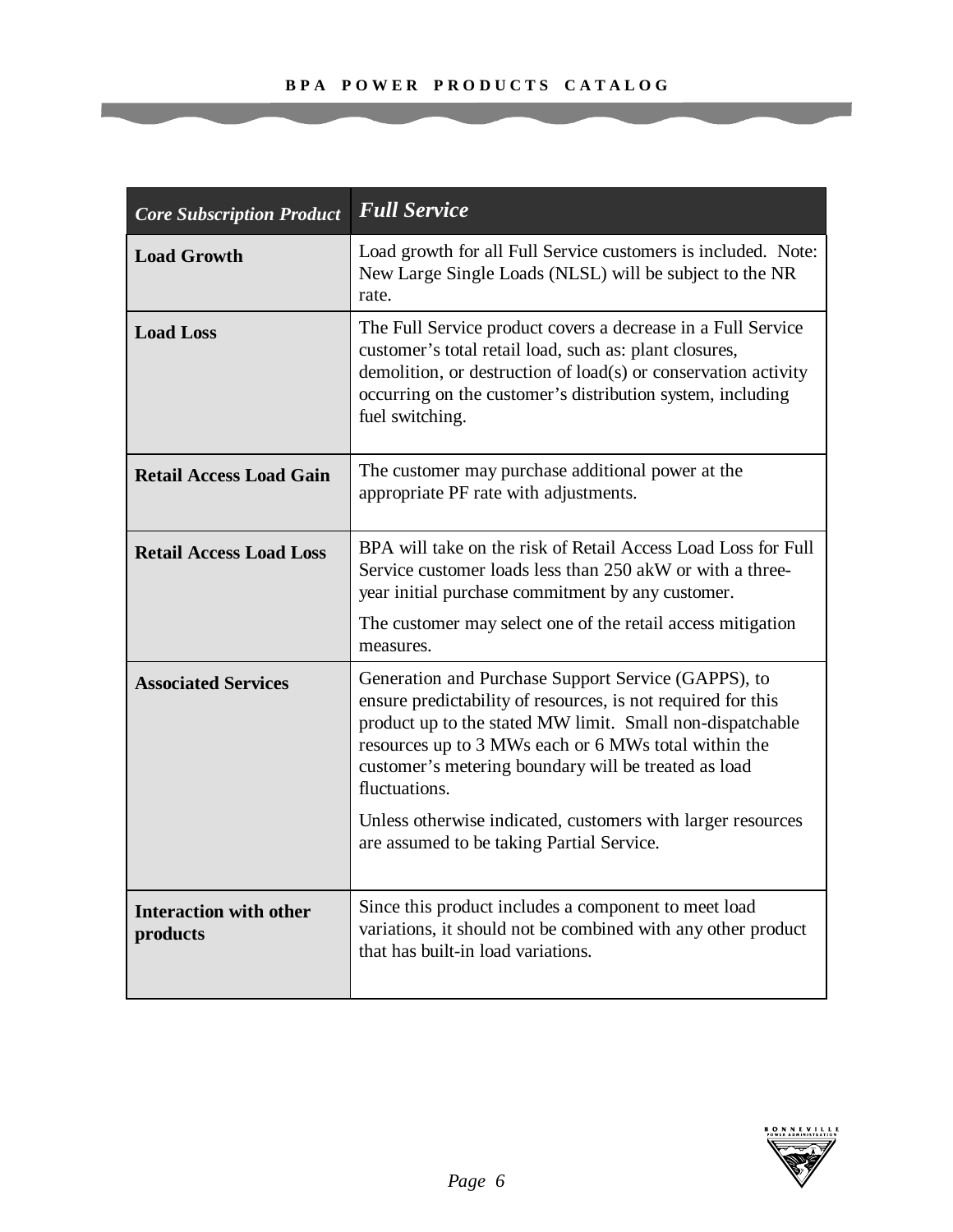| <b>Core Subscription Product</b>                          | <b>Actual Partial Service</b>                                                                                                                                                                                                                                                           |
|-----------------------------------------------------------|-----------------------------------------------------------------------------------------------------------------------------------------------------------------------------------------------------------------------------------------------------------------------------------------|
| <b>General</b>                                            | The Actual Partial Service product is a core Subscription<br>product that is available to purchasers who have a right to<br>purchase from BPA for their net requirements.                                                                                                               |
|                                                           | Complete details are in the attached pages.                                                                                                                                                                                                                                             |
| <b>Purchase Period</b>                                    | The purchase period is 3 to 20 years, beginning October 1,<br>2001 (or another term consistent with the Rate Schedules).                                                                                                                                                                |
| <b>Transmission and</b><br><b>Ancillary Services</b>      | Transmission and Ancillary Services are not included in this<br>product except as noted below.                                                                                                                                                                                          |
| <b>Transmission Losses and</b><br><b>Energy Imbalance</b> | Transmission losses are included in this product. Energy<br>Imbalance for customers within BPA control area and those<br>served by transfer is embedded in this product.                                                                                                                |
| <b>Total Retail Load (TRL)</b>                            | This product serves customer Total Retail Load to the extent<br>such load exceeds customer declared resource amounts.<br>Total Retail Load is as defined in the General Rate Schedule<br>Provisions and takes into account the following: load<br>variance, load growth, and load loss. |
| <b>Load Variance</b>                                      | Load Variance is the positive and negative variability in the<br>TRL due to changes in a consumer's use of power, due to<br>weather-related power consumption changes and load growth<br>or loss.                                                                                       |
| <b>Load Growth</b>                                        | Actual Partial Service product includes load growth. Load<br>Growth means increases in TRL due to incremental load.                                                                                                                                                                     |
| <b>Load Loss</b>                                          | Load Loss means decreases in TRL due to load lost due to<br>causes other than consumer retail choice, service area<br>boundary changes, or annexations by other parties, etc.                                                                                                           |

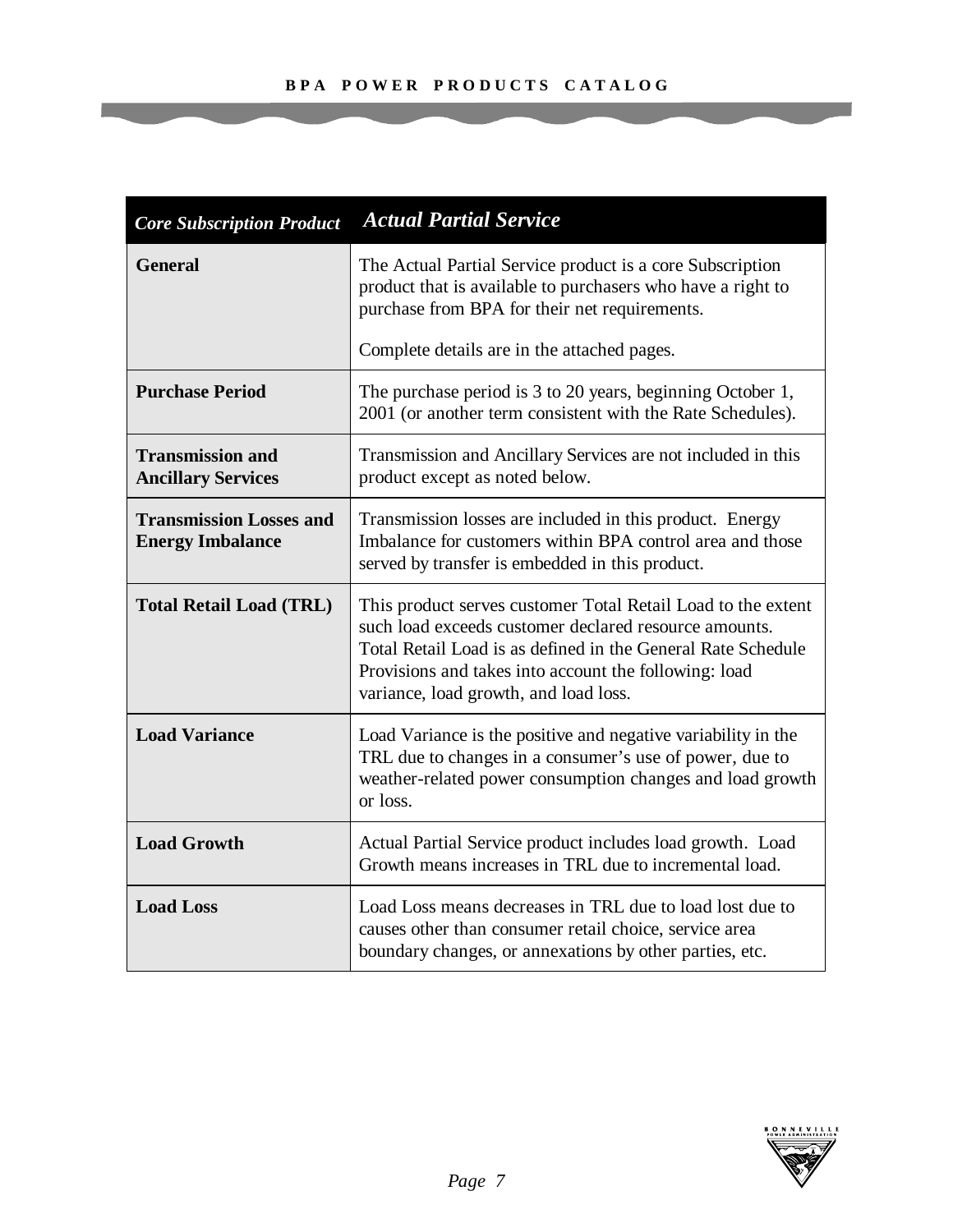| <b>Core Subscription Product</b>                | <b>Actual Partial Service</b>                                                                                                                                                                                                                                                                                                                                                                                                                                                                                                                                                      |  |
|-------------------------------------------------|------------------------------------------------------------------------------------------------------------------------------------------------------------------------------------------------------------------------------------------------------------------------------------------------------------------------------------------------------------------------------------------------------------------------------------------------------------------------------------------------------------------------------------------------------------------------------------|--|
| <b>Retail Access</b>                            | <i>Retail Access Load Loss:</i> The customer assumes the risk of<br>retail access load loss, except for a three-year initial<br>Subscription purchase, in which case TRL will not be<br>adjusted to deduct load lost due to retail access.                                                                                                                                                                                                                                                                                                                                         |  |
|                                                 | BPA offers both product and contract methods of mitigating<br>this risk.                                                                                                                                                                                                                                                                                                                                                                                                                                                                                                           |  |
|                                                 | Retail Access Load Gain: TRL will be adjusted to reflect<br>service to loads gained due to retail access.                                                                                                                                                                                                                                                                                                                                                                                                                                                                          |  |
| <b>Resources – Customer</b><br>Owned            | TRL will be net of output of declared nonfirm resources<br>owned by the customer. Declared nonfirm resources are<br>small and nondispatchable generating resources. Generating<br>resources equal to or less than 3 MW each, 6 MW total<br>(based on nameplate rating) are deemed to be declared<br>nonfirm resources. Resources that exceed these sizes may be<br>shown to be nondispatchable and therefore able to be<br>declared nonfirm resources.<br>For resources which are not declared nonfirm, refer to the<br>Partial Service Products (see details on Customer Resource |  |
|                                                 | Declaration Parameters).                                                                                                                                                                                                                                                                                                                                                                                                                                                                                                                                                           |  |
| <b>Resources - Non-</b><br><b>Utility Owned</b> | Non-utility owned resources in place under pre-Subscription<br>BPA customer power sales contracts will be treated the same<br>as declared nonfirm resources.                                                                                                                                                                                                                                                                                                                                                                                                                       |  |
|                                                 | The output of non-utility owned resources added after the<br>above date will not net against a customer's TRL unless: (1)<br>the resource size is less than 3 MW's per unit and 6 MW's<br>per site based on nameplate rating or (2) BPA, the customer,<br>and the resource owner mutually agree.                                                                                                                                                                                                                                                                                   |  |
| <b>Applicable Rate(s):</b>                      | Refer to Power Subscription Strategy.                                                                                                                                                                                                                                                                                                                                                                                                                                                                                                                                              |  |
| <b>Billing Factors</b>                          | Billing factors and rates for Actual Partial Service will be as<br>specified in the applicable BPA posted rate schedule.                                                                                                                                                                                                                                                                                                                                                                                                                                                           |  |

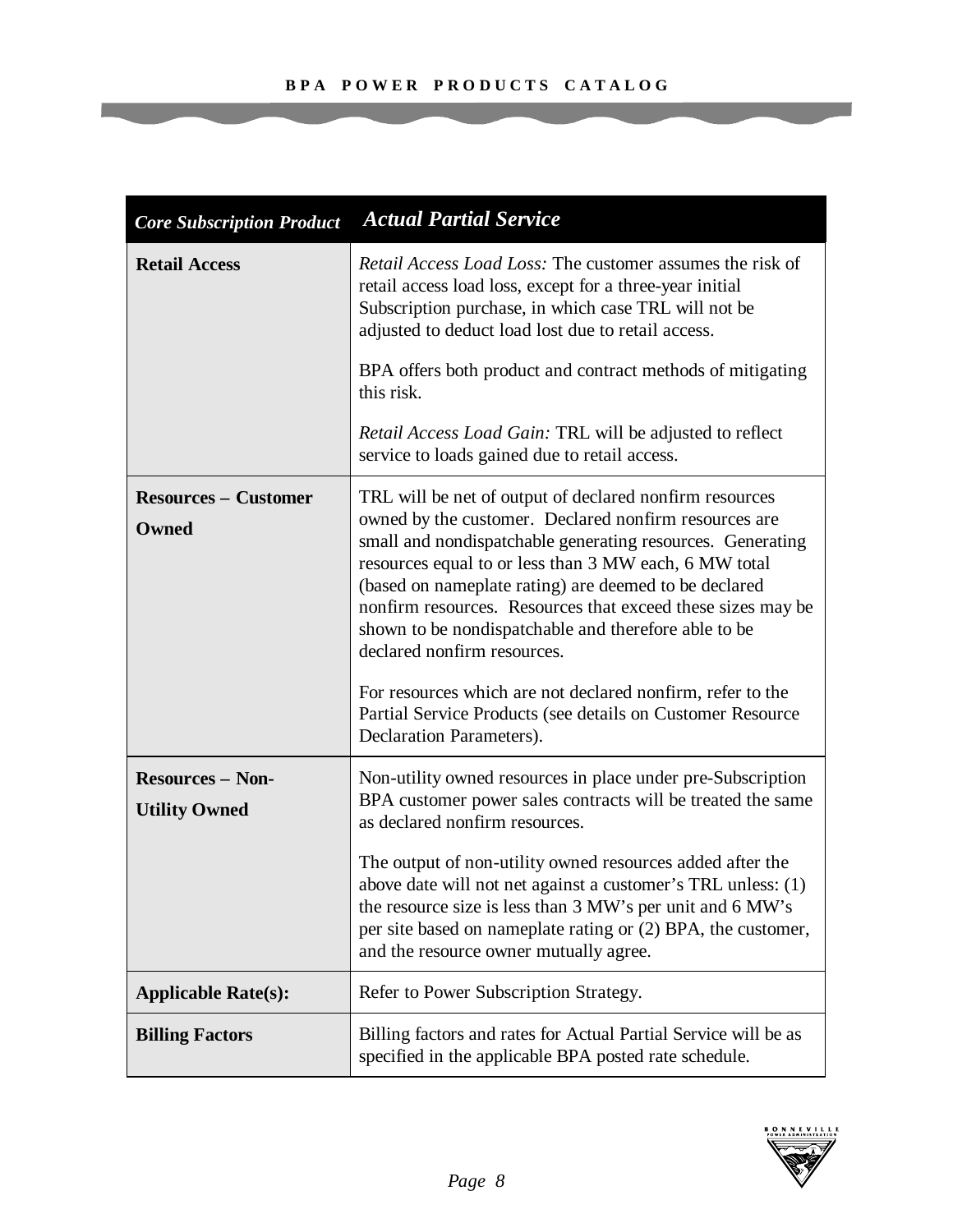# **Actual Partial Service**

#### **General and Availability**

The Actual Partial Service standard product is a core Subscription product that is available to purchasers who have a right to purchase from BPA for their requirements. This product is intended for customers who have contractual or generating resources with firm capabilities and therefore require a product other than Full Service. This product provides service to net actual load in a manner equitably comparable to the Full Service package. This standard product will be sold under a posted rate schedule.

#### **Timing and Duration of Purchase Commitment**

To purchase this standard product at unadjusted posted rates, the purchaser must fix its declared resource amounts for all periods of the purchase commitment at the time of commitment, and in any case, not later than the end of BPA's Subscription process. The term 'periods' refers to the HLH and LLH periods of rate seasons, e.g., calendar months and years.

### **Product Description:**

#### **Customer Resource Portfolio** – **Declaration Parameters**

Customer resource portfolio declared amounts would be set at the time of contract signature for the duration of the commitment, consistent with the following:

- a) Customer resource portfolio amounts will be declared in HLH and LLH energy amounts and demand amounts for each month of the term of commitment.
- b) This core product is available to serve net requirements under section 5b1 of the NW Power Act. Therefore, the monthly HLH/LLH resource portfolio amounts to be declared will be the reasonably determined capabilities of the customer's firm peaking and energy resources as referred to in sections 5b1 A and B of the Act. The declarations will be consistent with the intent of the NW Power Act that such resources are dedicated to serving purchaser load throughout the life of the resource or term of the contract. Initial declarations of customer resource amounts (for at least the term of the commitment) will include monthly peak and HLH/LLH energy amounts. The declared amounts will be based on reasonable and prudent utility practices and will be consistent with resource data used by the customer for other purposes. Customer declared amounts may take into account change of conditions reasonably affecting resource capability. Prudent utility practices for establishing firm hydro resource capabilities may include criteria other than critical period planning.

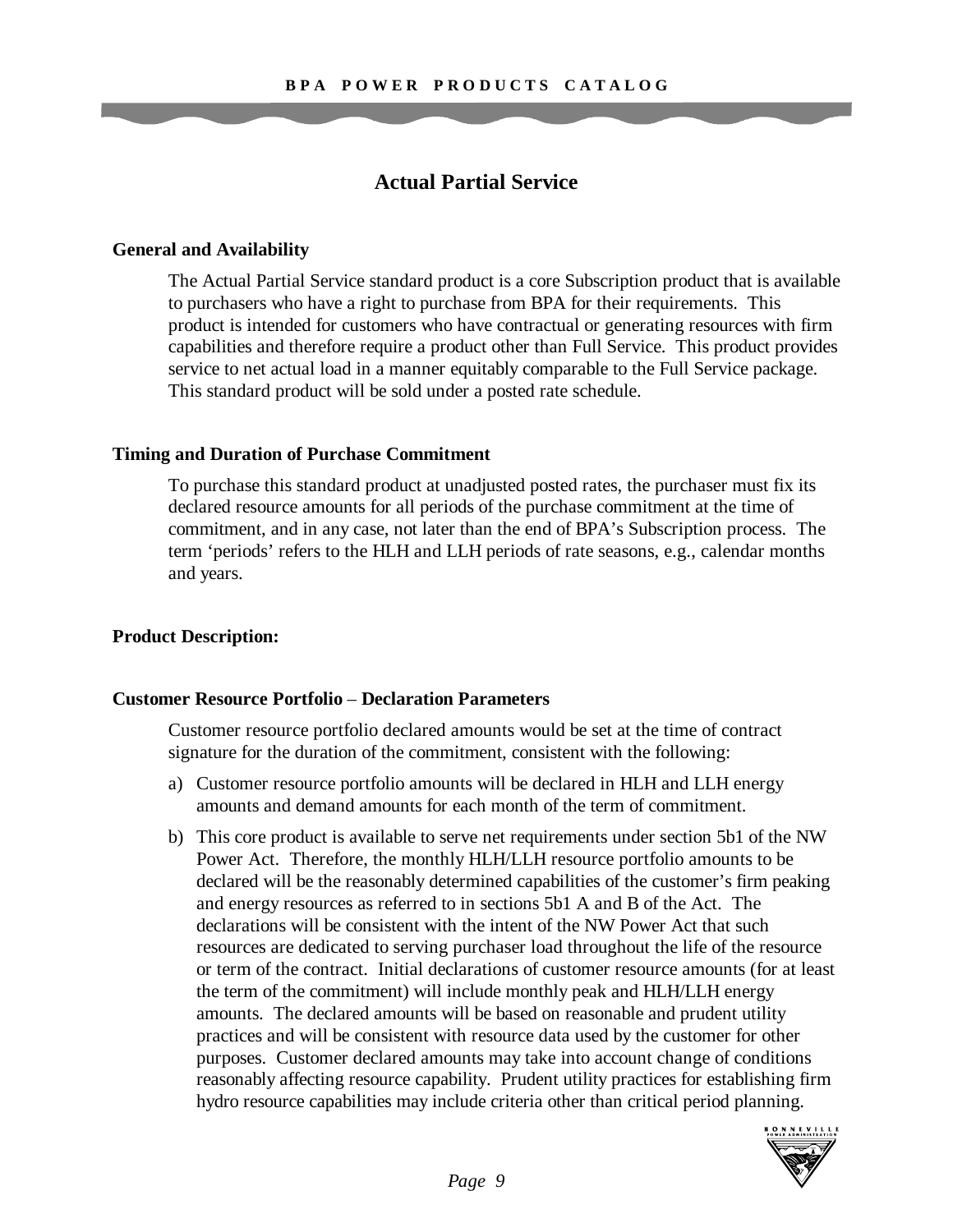- c) The 5b1A and B coordinated hydro resource capabilities may be revised annually consistent with coordinated planning processes, if the customer has chosen to declare the resource capability per PNCA criteria.
- d) If the customer acquires new renewable resources for which it wishes to declare a firm capability, such capability may be added within the term of commitment with as much advance notice to BPA as is practicable. Renewable resource firm capability would reflect the distribution among months of a year that is reasonable given it's operating characteristics.
- e) Declared resource portfolio amounts reflecting 5b1A or B generating resources and long term contracts which were declared prior to 2001, would be subject to the same principles as items a, b, and c above.
- f) Customer resource amounts which are not related to resources referred to in items c or d above, would be assumed for purposes of the standard core product to be distributed across periods in either equal amounts per period, proportionally based on distribution of the purchaser's system load across periods, or between these two shapes.
- g) Customer declared resource annual amounts may increase over the years of the commitment term.
- h) In operations, the customer may provide its declared resource portfolio amounts from available power sources, consistent with prevailing interchange and transmission scheduling practices. For purposes of this product, the sources of such power are not limited to specific 5b1A or B generation resources owned by the customer or specific contracts.
- i) The customer may declare small and nondispatchable generating resources as nonfirm output resources. The output of such resources will be treated the same as such resources under the Full Service product. Generating resources, which are not greater than 3 MW each, 6 MW total (based on nameplate rating) are deemed to be declared nonfirm resources. Resources that exceed these sizes may be shown to be nondispatchable and therefore able to be declared nonfirm resources.

### **Factoring Service and Benchmark for Customers with Dispatchable Resources**

The Actual Partial Service product provides the same degree of load-following to the customer's system load as is provided under the Full Service product. The Actual Partial Service product does not provide services to support, shape or absorb variability due to customer resource operation. Some Actual Partial Service customers will have generating or contractual resources which have a peak capability in excess of average energy capability and therefore have hour-to-hour dispatchability which the customer

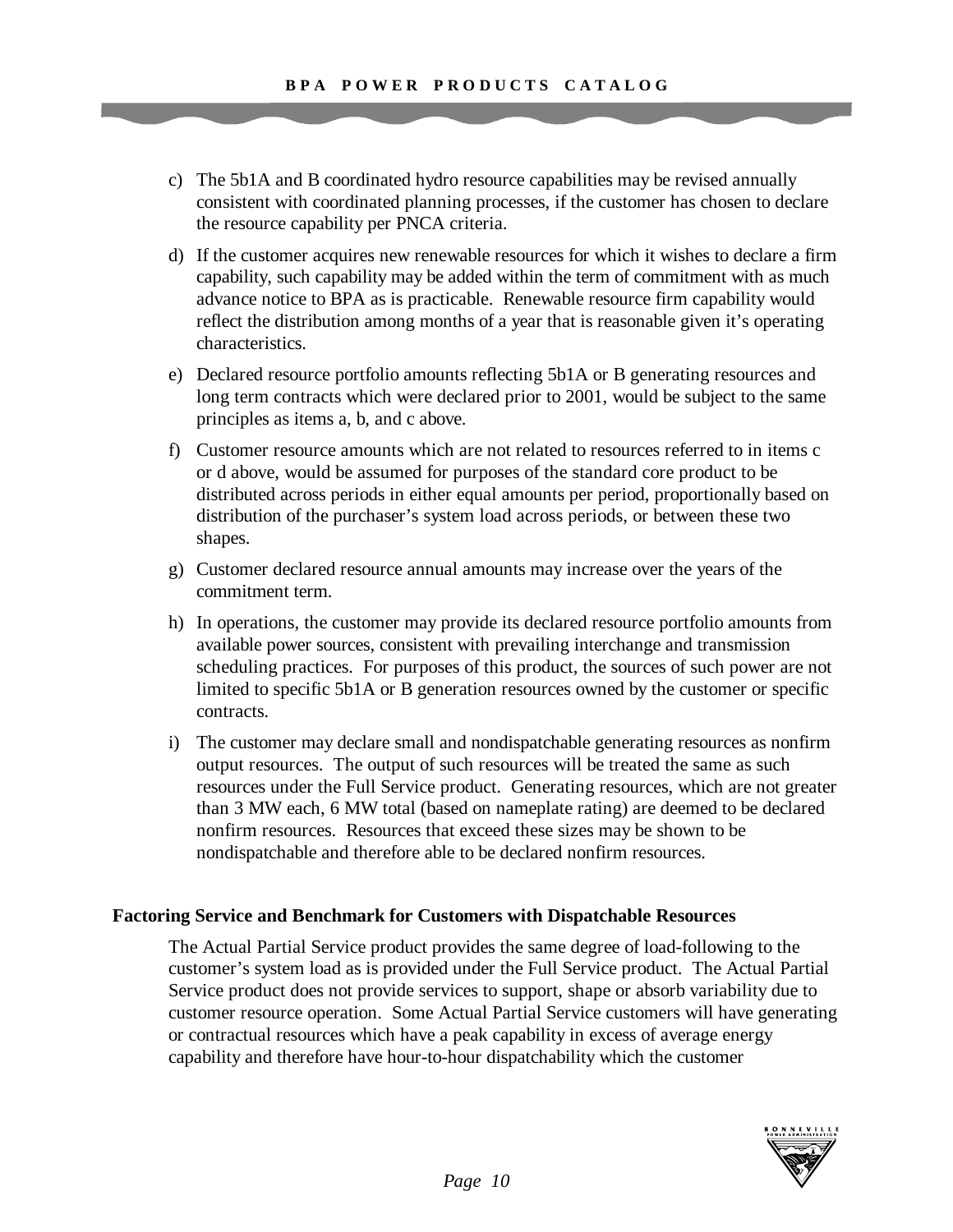may declare to serve its firm load. The terms and conditions for offering the Actual Partial Service product to customers with dispatchable resources are not final. BPA is considering implementation of the Factoring benchmark and other alternatives with the objective of creating a service package that can meet the business test of comparability to Full Service. This is being discussed in multi-party meetings that will be held through the end of January 1999. At the end of that process, the product catalog will be revised as needed.

### **Transmission Delivery and Ancillary Services**

Transmission and ancillary services are not included in this product.

BPA's PBL will acquire from TBL the Energy Imbalance ancillary services necessary to implement the requirements load-following products for Actual Partial Service (and Full Service). This service will be bundled into the product and posted rates.

With respect to Operating Reserves ancillary services (spinning and non-spinning), the BPA Transmission Business Line (TBL) is in the process of deciding whether operating reserves are to be charged to transmission users or generators. If the decision were to charge operating reserves to transmission users, operating reserves would, therefore be excluded from the basic power product (although BPA PBL can agree to acquire them on behalf of a requesting customer). If the TBL decision is that operating reserves will be charged to generators, BPA's PBL will acquire such operating reserves from TBL consistent with comparability requirements. BPA PBL's current assumption is that operating reserves would be a bundled component of Subscription core products to support the firmness of that power.

#### **Transmission and Ancillary Services for Non-Federal Resources**

Customer or consumer generation is assumed to have all transmission, ancillary services and any miscellaneous shaping or support services provided by separate arrangement. The product would avoid bundling in services to generation in the customer's system for which the customer would have had to pay a provider if the resource were imported from another control area.

#### **Customer Resource Operational Flexibility**

The product imposes no direct contractual constraint on customer resource management. Customer resource operation choices would affect billing in the event those choices resulted in underruns or overruns under this product. BPA and the customer may enter into separate agreements on customer resources dispatch parameters that could mitigate or eliminate the need for the Factoring benchmark.

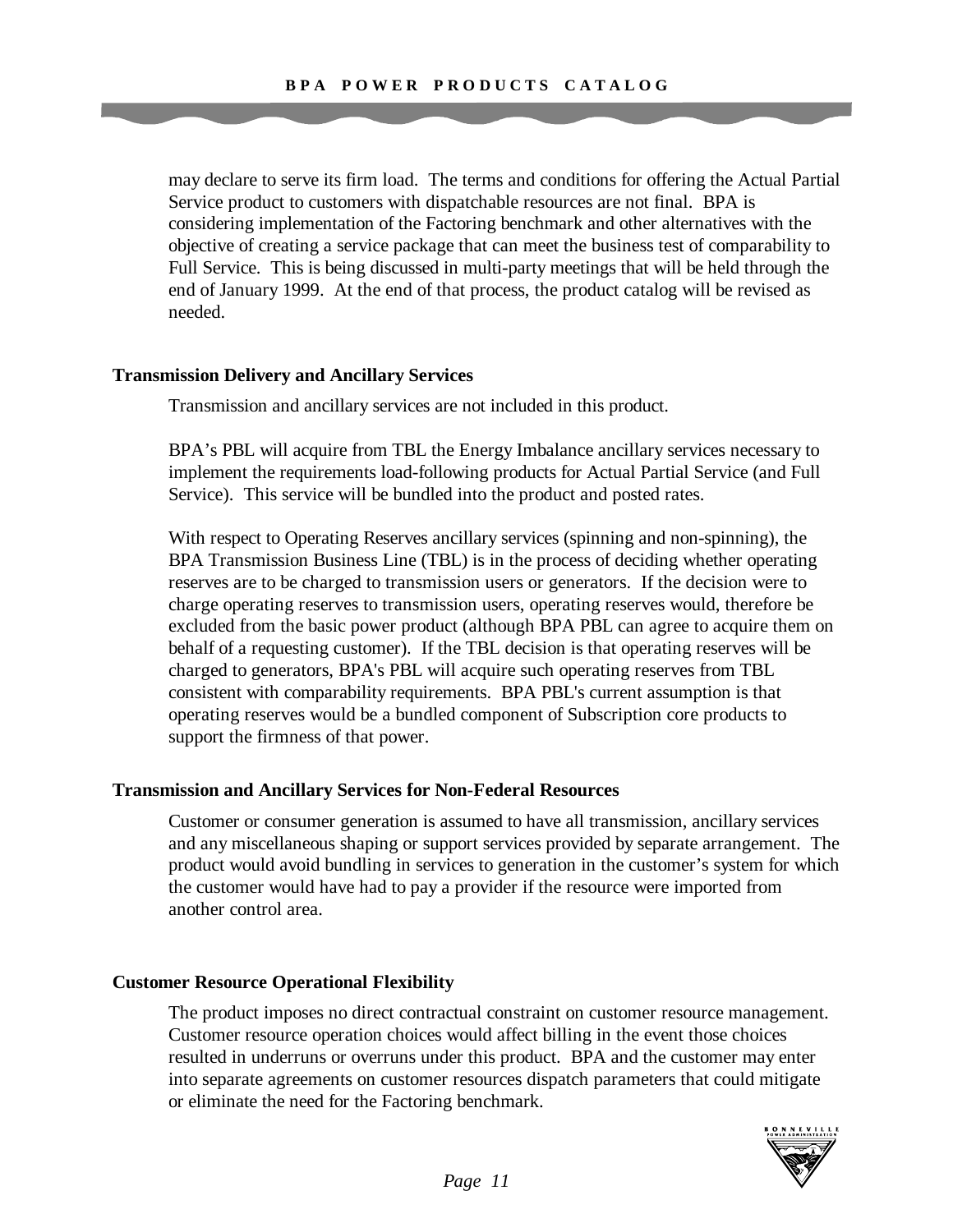#### **Scheduling Provisions and Change from Preschedule**

*Change from Preschedule – customer inside BPA Control Area (CA).* This core product is assumed not to be scheduled for customers within the CA. Customers must provide data directly to the Power Business Line for the following: (1) expected actual generation from plants with BPA control area, and (2) the net amount of all scheduled transactions which affect the customer's expected hourly net load placed on BPA or which would affect the BPA generation requirements, a.k.a. controller total. The Transmission Business Line's upcoming PTP tariff may require schedules of PF power*.* The terms and conditions for offering the Actual Partial Service product to customers with dispatchable resources are not final. BPA is considering implementation of the Factoring benchmark and other alternatives with the objective of creating a service package that can meet the business test of comparability to Full Service. Some options may require specific scheduling provisions.

*Change from Preschedule – customer outside BPA CA*. For customers outside the BPA control area, the product assumes use of prevailing industry interchange scheduling practices. This product may be delivered to a customer outside the CA. The terms and conditions for offering the Actual Partial Service product to customers with dispatchable resources are not final. BPA is considering implementation of the Factoring benchmark and other alternatives with the objective of creating a service package that can meet the business test of comparability to Full Service. Some options may require specific scheduling provisions.

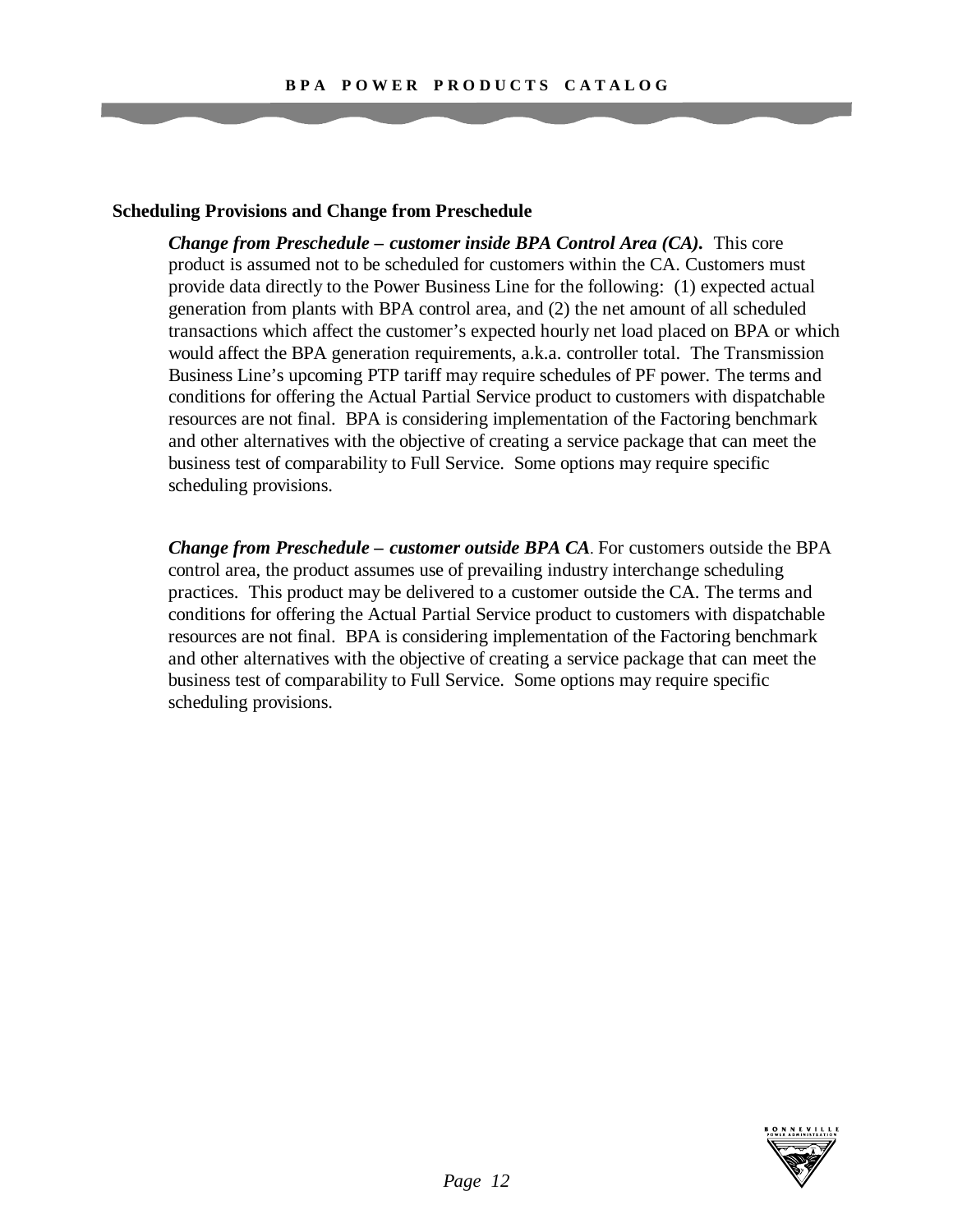#### **B P A P O W E R P R O D U C T S C A T A L O G**

| <b>Core Subscription Product</b>                     | <b>Block Partial Service</b>                                                                                                                                                         |
|------------------------------------------------------|--------------------------------------------------------------------------------------------------------------------------------------------------------------------------------------|
| <b>General</b>                                       | The Block Partial Service standard product is a core<br>Subscription product that is available to purchasers who<br>have a right to purchase from BPA for their net<br>requirements. |
|                                                      | Complete details are in the attached pages.                                                                                                                                          |
| <b>Purchase Period</b>                               | The purchase period is 3 to 20 years, beginning October 1,<br>2001 (or another term consistent with the Rate Schedules).                                                             |
| <b>Transmission and</b><br><b>Ancillary Services</b> | Transmission and Ancillary Services are not included in this<br>product.                                                                                                             |
| <b>Load Variance</b>                                 | Not included.                                                                                                                                                                        |
| <b>Load Growth</b>                                   | Not included.                                                                                                                                                                        |
| <b>Linkages</b>                                      | Factoring Service may be acquired as a staple-on to this<br>product.                                                                                                                 |
| <b>Applicable Rates</b>                              | Refer to Power Subscription Strategy.                                                                                                                                                |
| <b>Billing Factors</b>                               | Billing factors will be contracted energy and demand<br>amounts.                                                                                                                     |
| <b>Transmission Losses</b>                           | Transmission Losses are not included in this product.                                                                                                                                |

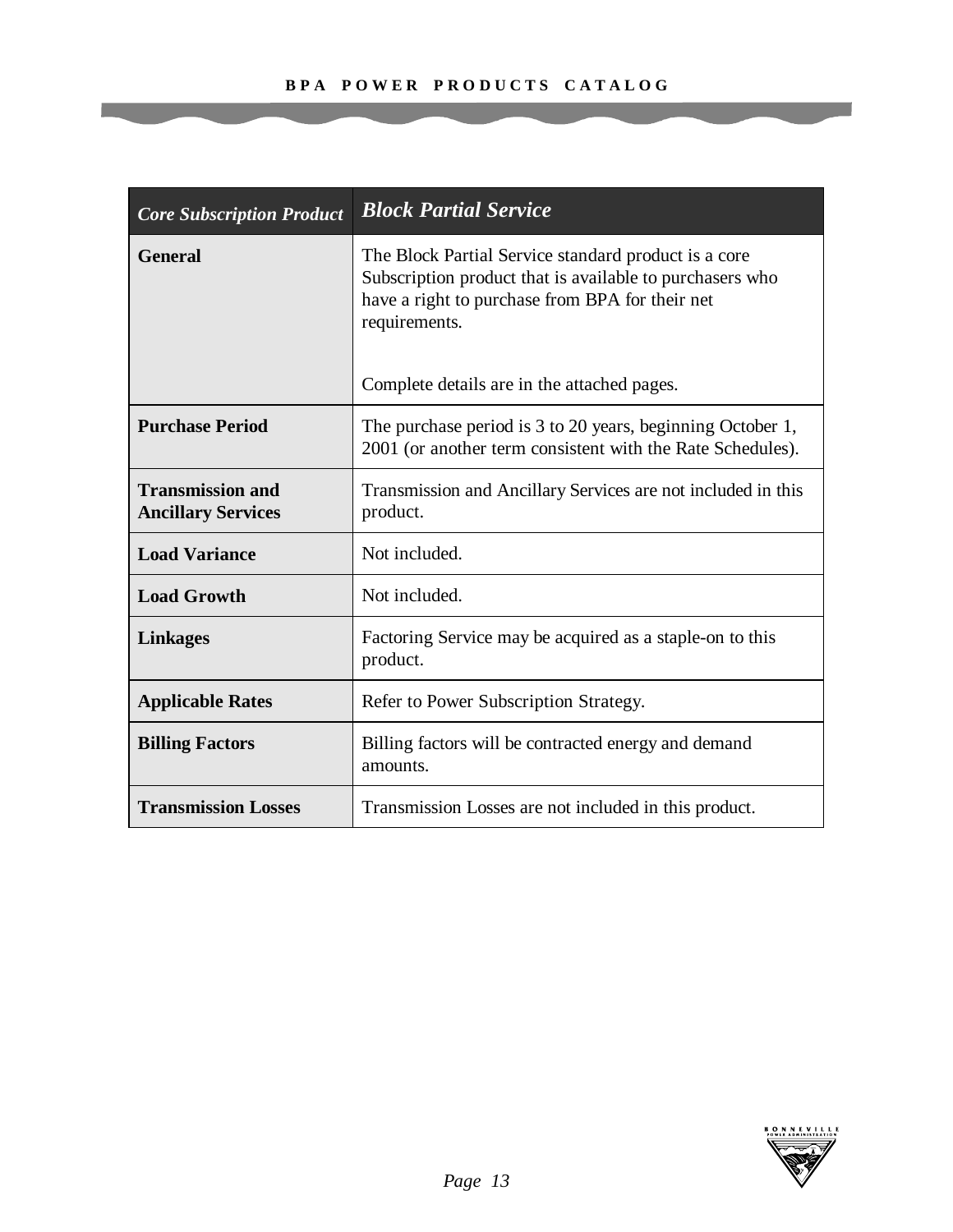# **Block Partial Service**

# **General and Availability**

The Block Partial Service standard product is a core Subscription product that is available to purchasers who have a right to purchase from BPA for their requirements. This standard product will be sold under a posted embedded-cost rate schedule.

# **Timing and Duration of Purchase Commitment**

To purchase this standard product at unadjusted posted rates, the purchaser must fix its desired purchase amounts for all HLH and LLH periods of the term of commitment at the time of contract signature, and in any case, not later than the closing date for BPA's Subscription process. The term 'periods' refers to the HLH and LLH periods of rate seasons, e.g., calendar months and years.

# **Product Description:**

### **Maximum Purchase Amounts**

- 1. This core product is available to serve net requirements under section 5b1 of the NW Power Act. Therefore, the monthly HLH/LLH purchase amounts that may be subscribed per customer may not exceed the reasonably estimated differences between customer load, excluding projected load growth, and the capabilities of the customer's firm peaking and energy resources, except where otherwise indicated below under "Firm Block Distribution Among Periods."
- 2. Customers may elect to purchase less than the maximum indicated under item 1 above. However, the standard product assumes that all maximum monthly amounts of a year would be scaled down equally to reflect such reduction, as opposed to reducing the block purchase amounts in a few months.
- 3. Customers wishing to purchase more than the maximum indicated under item 1 above may negotiate such additional purchase amounts with BPA, subject to availability and under the then-applicable FPS rate schedule.

# **Firm Block Distribution among Yearly and Monthly Periods**

As mentioned above, the term 'periods' refers to the HLH and LLH periods of rate seasons, e.g., calendar months and years. The Firm Block standard product assumes hour-by-hour MW amounts will be the same for all LLHs or HLHs of a calendar month.

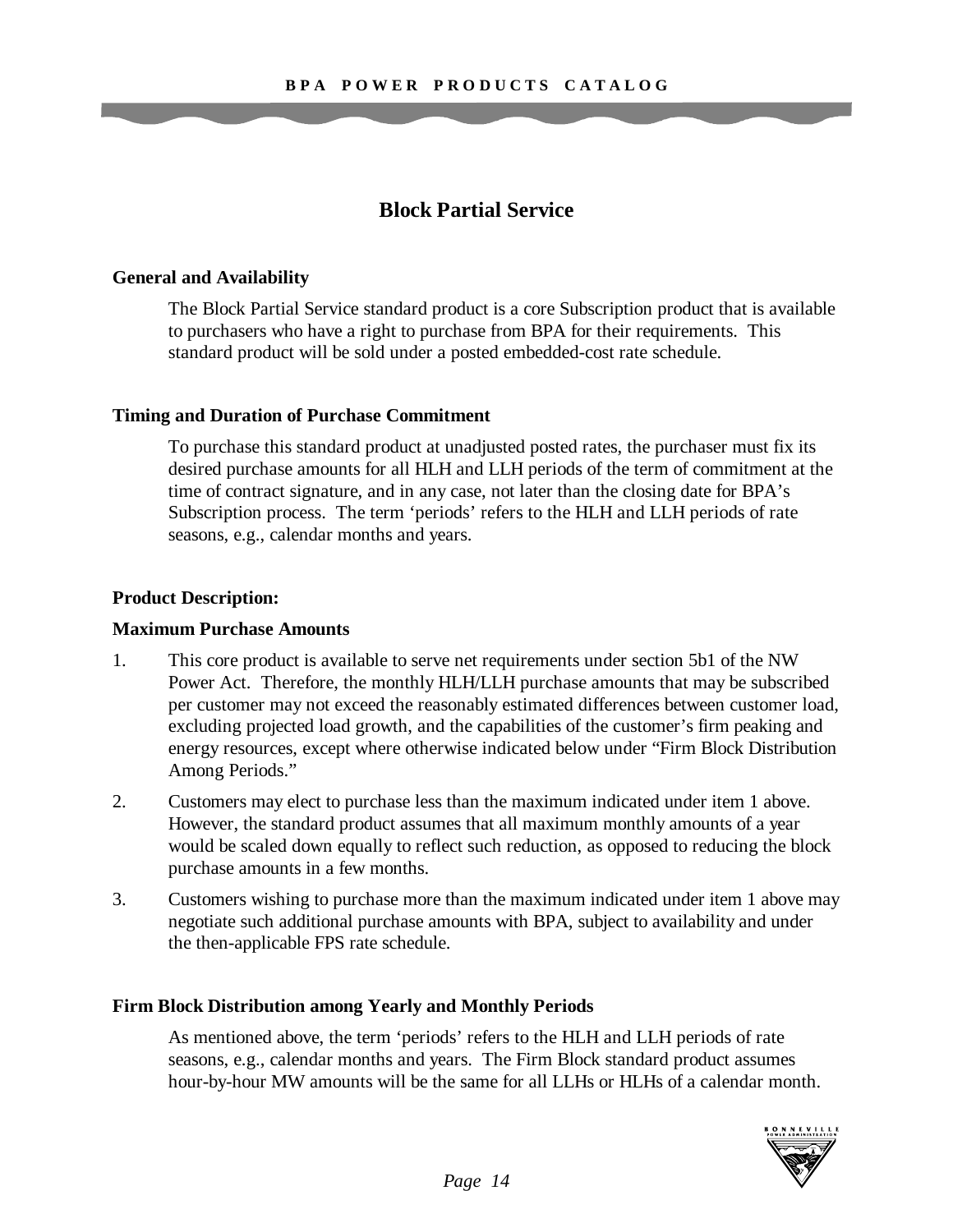Distributions of Block purchase energy among years and months of the purchase commitment term are described below. Other distributions may be mutually agreed upon, provided that BPA will have the right to a price adjustment under the FPS rate schedule in the event such alternative distribution would have a significantly different business impact on BPA's cost to serve. Details are as follows:

- 1. The annual amounts of a Firm Block purchase may be distributed among years as follows:
	- a) Equally for each of the years of commitment.
	- b) Decreasing over the years of the commitment.
- 2. The monthly amounts of the product may be distributed:
	- a) Equally for all monthly periods of a year.
	- b) Proportionally in relation to the monthly distribution of the customer's system load or, in the case of a net requirement, proportional to the distribution of the customer's load net of 5b1A and B resources.
- 3. All or a portion of the customer's maximum HLH purchase amount (consistent with the provisions above on "Maximum Purchase Amounts") may be declared as Firm Block purchase for LLHs only, or with greater LLH amounts than HLH amounts.
- 4. Firm Block maximum declared HLH purchase amounts must be consistent with the diurnal distribution of purchaser's net requirement (see the provisions above on "Maximum Purchase Amounts").
- 5. Factoring service, subject to benchmarking in the same manner as applicable to a Actual Partial Service customer with dispatchable resources, may be purchased as a core product staple-on. See description of Factoring Service and Benchmark Methodology.

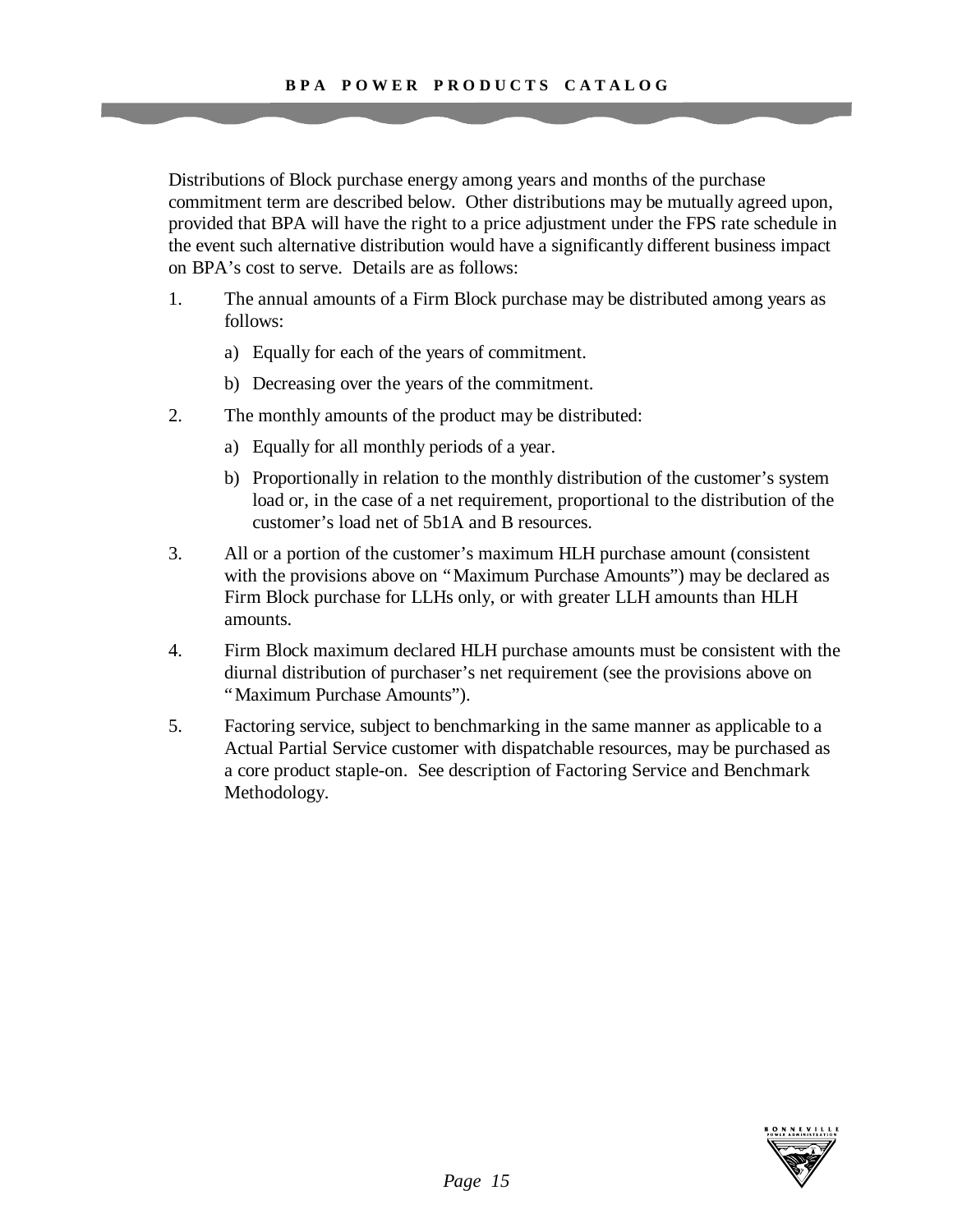| <b>Core Subscription Product</b>                     | <b>Factoring</b>                                                                                                                                                                                                                                                                                                                                                                                                                                                                                                                                                                                     |
|------------------------------------------------------|------------------------------------------------------------------------------------------------------------------------------------------------------------------------------------------------------------------------------------------------------------------------------------------------------------------------------------------------------------------------------------------------------------------------------------------------------------------------------------------------------------------------------------------------------------------------------------------------------|
| <b>General</b>                                       | For purposes of the core Subscription products, the term<br>"factoring" refers to the service of shaping a given quantity<br>of MWhs among hours of a period to follow load. Factoring<br>Service is distinct from that feature of the Full and Actual<br>Partial Services which meets energy load variance. This<br>service is a bundled component of Subscription Core<br>Products for Full Service and Actual Partial Service.<br>Factoring, subject to the benchmarking process, may be<br>purchased as a staple-on to a Firm Block core product.<br>Complete details are in the attached pages. |
| <b>Purchase Period</b>                               | The purchase period will be the same as the period of the<br>underlying power purchase.                                                                                                                                                                                                                                                                                                                                                                                                                                                                                                              |
| <b>Transmission and</b><br><b>Ancillary Services</b> | Transmission and Ancillary Services are not included in this<br>product with the exception of Energy Imbalance.                                                                                                                                                                                                                                                                                                                                                                                                                                                                                      |
| <b>Linkages</b>                                      | Factoring Service is available in conjunction with the<br>purchase of core Block power products. This service is a<br>bundled component of Subscription Core Products for Full<br>Service and Actual Partial Service.                                                                                                                                                                                                                                                                                                                                                                                |
| <b>Basis for Payment</b>                             | Complete details are in the attached pages.                                                                                                                                                                                                                                                                                                                                                                                                                                                                                                                                                          |

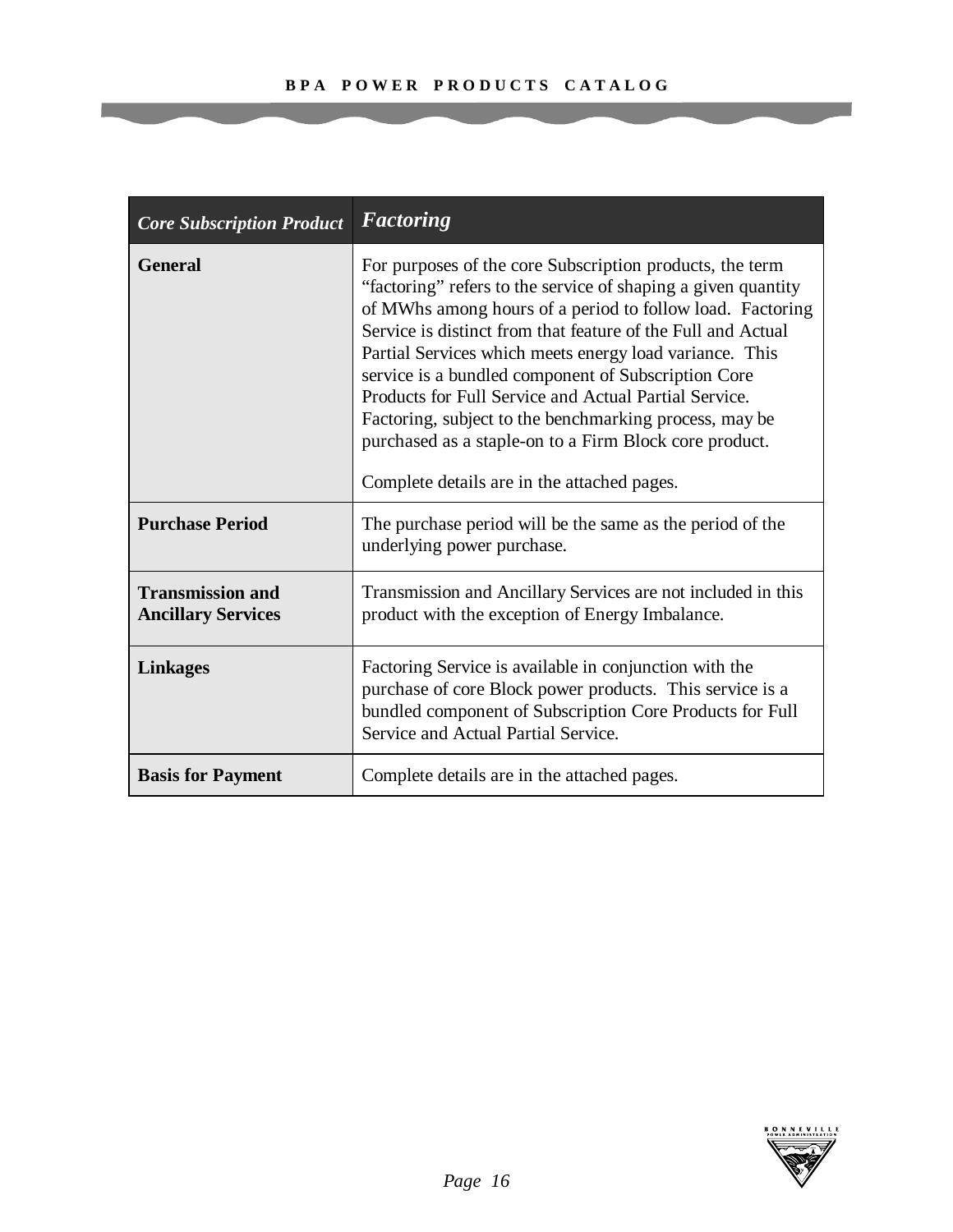# **Factoring Service and Benchmark Methodology**

# **General and Availability**

For the purposes of the core Subscription products, the term "factoring" refers to the service of shaping a given quantity of MWhs among hours of a period to follow load. Factoring Service is distinct from that feature of the Full and Actual Partial services which meets energy load variance. This service is a component of Subscription core products for Full Service and Actual Partial Service and may be purchased as a staple-on service to a core Block product. For customers who declare dispatchable resources and wish to purchase the Actual Partial Service product, the terms and conditions for offering the Actual Partial Service product to customers with dispatchable resources are not final. BPA is considering implementation of the Factoring benchmark as described below and other alternatives with the objective of creating a service package that can meet the business test of comparability to Full Service. This is being discussed in multi-party meetings which will be held through the end of January '99. At the end of that process, the product catalog will be revised as needed.

#### **Timing and Duration of Purchase Commitment**

This is coterminous with the underlying Block or Actual Partial Service products. A Block customer may purchase the Factoring service for less than the full term of the Block commitment period.

### **Product Description**

For the purposes of the core Subscription products, the term "factoring" refers to the service of shaping a given quantity of MWhs among hours of a period to follow load. (The term "periods" refers to the HLH and LLH periods of rate seasons, e.g., calendar months and years.) In this context, factoring is therefore an energy-neutral service. Factoring Service is distinct from the Load Variance component of the Full and Actual Partial Service products. Load Variance meets the plus or minus uncertainty in cumulative MWh load, such as the variance due to temperature-related power consumption, or changing electric load within a customer's system (for reasons other than retail access choices).

When purchased as a staple-on service to a Block, the Factoring Service is a declared resource service. A Block customer with declared dispatchable resources would be subject to the same billing and excess service charges as an Actual Partial customer with dispatchable resources.

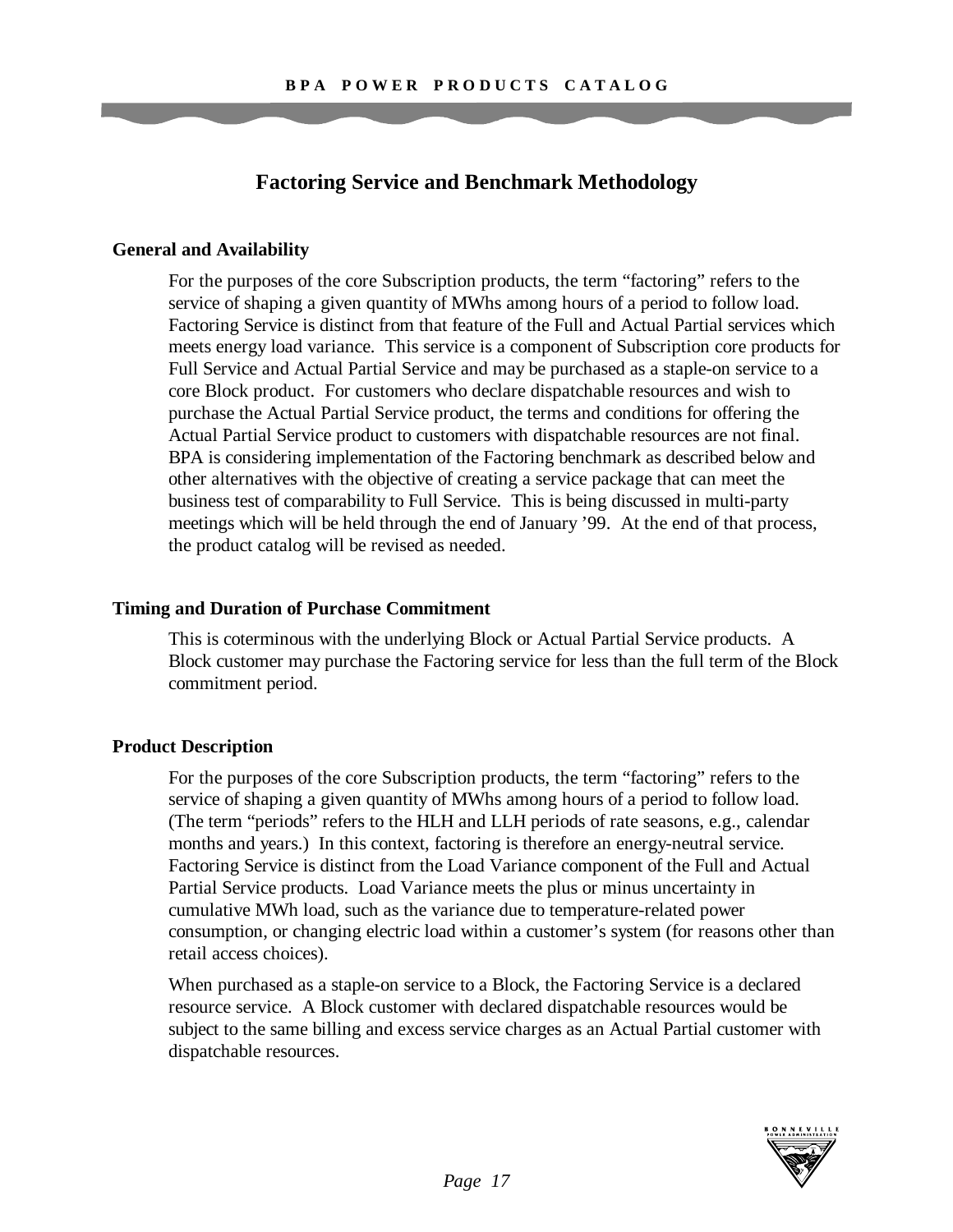For customers with dispatchable resources or Block customers who may purchase factoring as a staple-on, a within-day factoring benchmark test is proposed to be performed in the billing process. In addition, the posted rates will include a posted demand charge adder applicable to such customers. This demand charge would reflect the added cost to BPA of following customer net load after taking into account a customer's load-following dispatch error.

#### **Factoring Service within the Benchmark.**

By definition, customers without resources or customers whose resources are delivered flat will take and receive exactly the amount of Factoring Service to which they are entitled. Only when customer resources have hour-to-hour dispatchability is there a possibility of receiving Factoring Service amounts which are less or greater than the entitlement amount. Factoring Service, which is within the benchmark, is proposed to have no customer-specific excess service charge implications. It is proposed that BPA's posted power demand charge be applied to the customer's power billing demand. Subject to approval in the rates process, this would be payment for Factoring Service within the benchmark, as well as payment for energy firming service. Examples displaying how factoring works with different customer types are available on request. The Factoring Service does not provide back-up or other services for customer resource amounts that are interrupted or otherwise fail to be delivered. Note that if a flat resource fails to be delivered for an hour to a customer within the BPA control area, the service provided is "unauthorized increase" or a negotiated back-up service, not Factoring.

# **Billing Process: Determination of Within-Day Factoring Service Actual Use – Billing Determinants for Excess Charges**

For each day of a billing month, the day's HLH and LLH TRL and actual customer resource deliveries will be used to calculate that day's amount of kWhs entitled to benchmark Factoring Service. The customer's actual use of the service will be compared to the benchmark. Actual Factoring Service used for kWhs in excess of the benchmark will be added for the month billing determinants for the excess Factoring Service charge to be posted with other rates for core products. Amounts of Factoring Service used which are less than the benchmark entitlement amount will not be taken into account.

*Regarding future development of Factoring Service product: BPA will continue technical implementation discussions with interested parties through the end of January 1999. These discussions will attempt to define and develop reasonable and practicable modifications of this Factoring benchmark approach and also alternatives to Factoring and the proposed demand adder.*

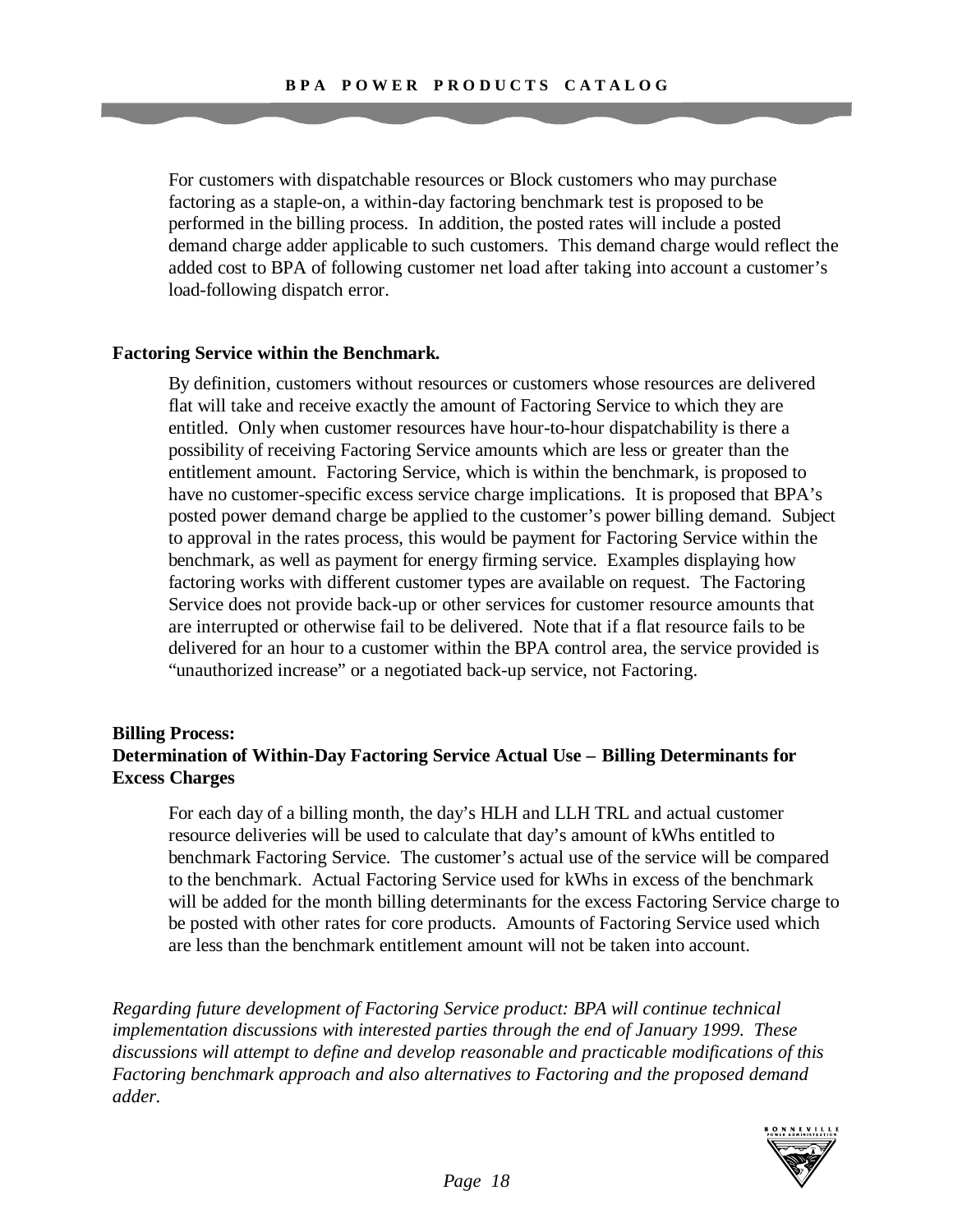| <b>Customized Product</b>                            | <b>Variable Load Factor</b>                                                                                                                                                                                            |
|------------------------------------------------------|------------------------------------------------------------------------------------------------------------------------------------------------------------------------------------------------------------------------|
| <b>General</b>                                       | The Variable Load Factor product provides the purchaser<br>with a specified amount of capacity and the right to take<br>energy within a specified load factor range.                                                   |
| <b>Purchase Period</b>                               | The purchase period is 3 to 20 years, beginning October 1,<br>2001 (or another term consistent with the Rate Schedules).                                                                                               |
| <b>Transmission and</b><br><b>Ancillary Services</b> | Transmission and Ancillary Services are not included in this<br>product.                                                                                                                                               |
| <b>Amount and Shape</b>                              | This is available up to a negotiated monthly capacity amount.<br>The customer can specify a monthly load factor range that<br>will be reflected in the pricing. Capacity and minimum load<br>factor are "take-or-pay." |
| <b>Load Growth</b>                                   | None; the amount is fixed.                                                                                                                                                                                             |
| <b>Load Variations</b>                               | BPA assumes the risk of all variations in power consumption<br>within the limits of the specified capacity and load factor.                                                                                            |
| <b>Resource Fluctuations</b>                         | This product is intended to follow load variations only. The<br>customer retains the risk of resource fluctuations.                                                                                                    |
| <b>Linkages</b>                                      | None.                                                                                                                                                                                                                  |
| <b>Basis for Payment</b>                             | Payment is based on contract demand and amount of energy<br>used (but not less than take-or-pay amount).                                                                                                               |

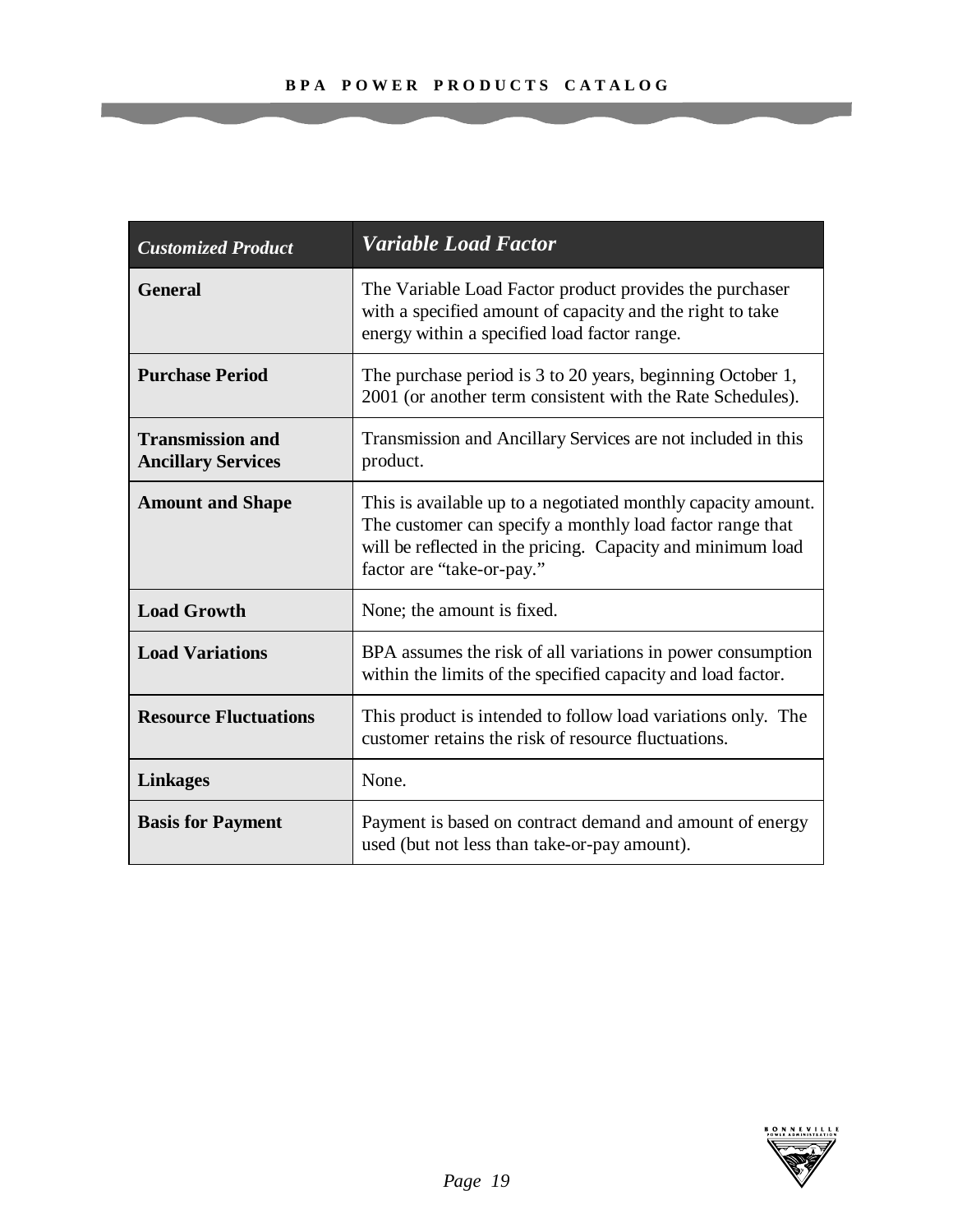| <b>Customized Product</b>                            | <b>Slice of System</b>                                                                                                                                                                                                                                                                                                                                                                                                                                                                                                                                                                      |
|------------------------------------------------------|---------------------------------------------------------------------------------------------------------------------------------------------------------------------------------------------------------------------------------------------------------------------------------------------------------------------------------------------------------------------------------------------------------------------------------------------------------------------------------------------------------------------------------------------------------------------------------------------|
| <b>General</b>                                       | The Slice of System product is available to PNW Public<br>Requirements customers. This product provides firm power,<br>based on formula for a percentage share of the FCRPS<br>capability, including actual energy generation (firm and<br>secondary) and storage, to meet the purchaser's net load<br>requirements in the PNW. This product is provided by<br>schedule. Although BPA cannot assure this product can be<br>provided by dynamic signal, BPA will work with customers<br>in an effort to provide that capability.<br>A more detailed description of this product is attached. |
| <b>Purchase Period</b>                               | The purchase period is 10 years with no off-ramps,<br>beginning October 1, 2001.                                                                                                                                                                                                                                                                                                                                                                                                                                                                                                            |
| <b>Transmission and</b><br><b>Ancillary Services</b> | Transmission and Ancillary Services are not included in this<br>product. To the extent TBL charges Operating Reserves to<br>generation owners, the customer is responsible for providing<br>generation reserves to meet reliability standards.                                                                                                                                                                                                                                                                                                                                              |
| <b>Amount &amp; Shape</b>                            | At the beginning of the contract, the Purchaser would<br>declare and fix its net load amounts for the contract term,<br>consistent with methodologies used to determine other net<br>requirements for other Subscription purchases. Actual<br>power received will vary, depending on the power output of<br>the FCRPS.                                                                                                                                                                                                                                                                      |
| <b>Load Growth</b>                                   | None.                                                                                                                                                                                                                                                                                                                                                                                                                                                                                                                                                                                       |
| <b>Load Variations</b>                               | None.                                                                                                                                                                                                                                                                                                                                                                                                                                                                                                                                                                                       |
| <b>Resource Fluctuations</b>                         | The purchaser would not be entitled to purchasing or<br>marketing services from BPA. BPA would be relieved of its<br>obligation to serve a net requirements Slice purchaser's loads<br>in times of deficiencies. There is no protection against<br>required spill.                                                                                                                                                                                                                                                                                                                          |

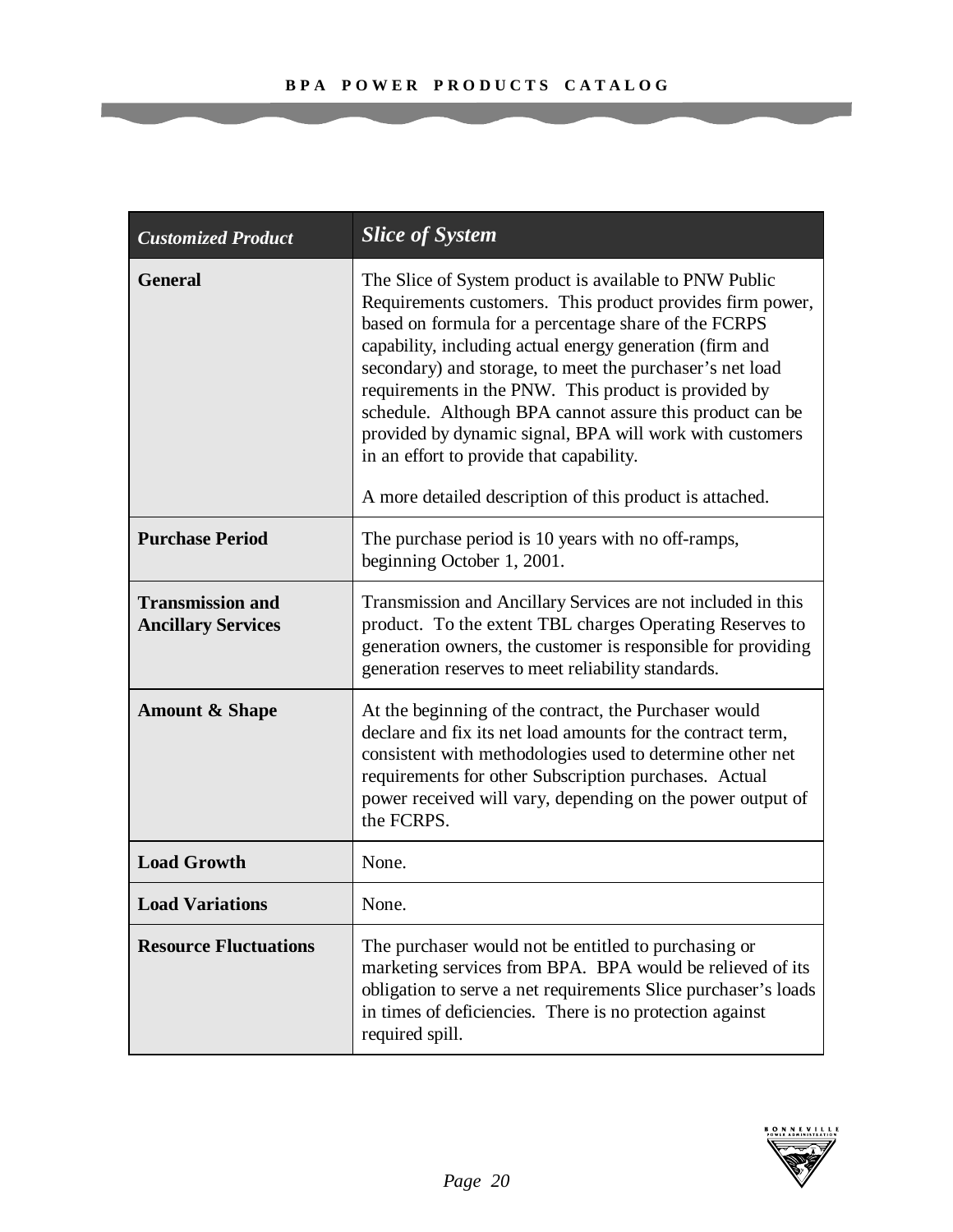| <b>Customized Product</b> | <b>Slice of System</b>                                                                                                                                                         |
|---------------------------|--------------------------------------------------------------------------------------------------------------------------------------------------------------------------------|
| <b>Linkages</b>           | This product cannot be purchased in combination with Full<br>Service or Actual Partial Products. This product can be<br>purchased with annual Firm Blocks.                     |
| <b>Basis for Payment</b>  | The cost of a Slice is based on a percentage share of a<br>contractually determined revenue requirement, including an<br>appropriate adjustment for risks created or accepted. |

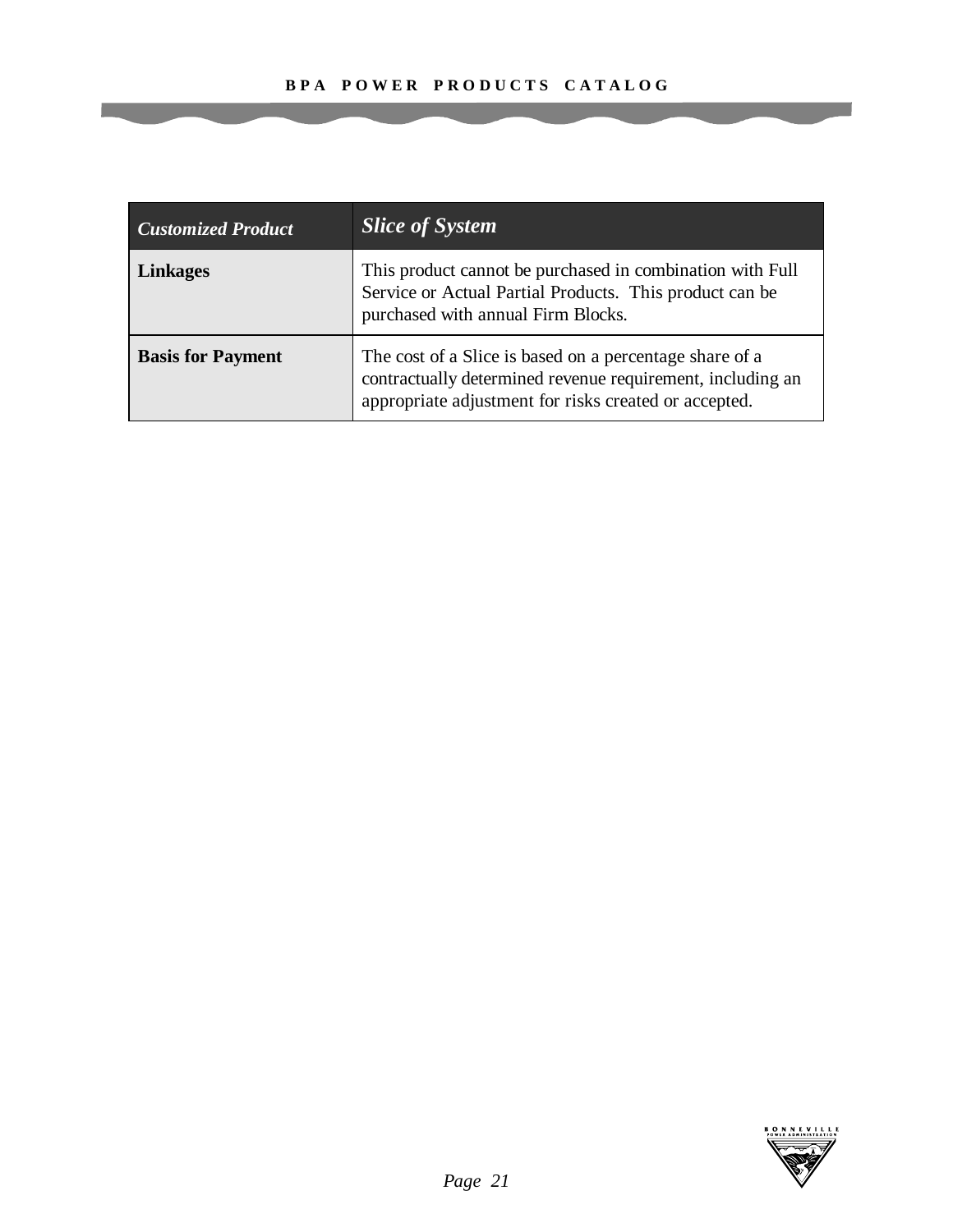# **DRAFT**

# **BPA'S SLICE PROPOSAL**

Note: This document describes BPA's Slice proposal. Other arrangements may be possible by bilateral negotiation between BPA and a purchaser.

### **General**

- This includes the right to receive a percentage share of FCRPS capability, including actual energy generation (firm and secondary), capacity, and storage.
- This includes the right to modify the rate at which energy is produced within the day, week, month, and year, within the bounds of then-existing minimum and maximum operating constraints of the System, such as operational and non-power requirements.
- BPA may buy back Slice in excess of Requirements if and when necessary to assure service to BPA's other statutory or contractual commitments in the PNW.
- This includes an obligation to pay a corresponding percentage share of BPA revenue requirement without credit for secondary sales.
- The purchaser will assume a proportionate share of the risks of the FCRPS.
- This includes a release of any BPA obligation to serve purchaser's load that is not met by the combination of Slice, other firm purchases from BPA, and the purchaser's own resources.
- A set-up and testing period is required before 10/1/01 implementation of Slice.

# **Term**

- The term is 10 to 20 years.
- There are no off-ramps.
- Slice purchase will not affect purchaser's rights to BPA power after the Slice contract period.

# **Eligibility to Purchase**

- All Subscribers will be PNW Public Requirements customers.
- Slice is not intended to confer special rights over other Subscription products.
- The firm portion of Slice sold in Subscription would be used to serve Requirements load and be limited to net load (total retail load minus customer resources).
- Slice contracts would fix net load (Requirements) amounts for the contract term, in the same manner as the Subscription Firm Block contracts.
- Requirements rights would be mapped to FCRPS firm resource capability, yielding a Slice percentage. Firm portion of Slice would count against Requirements eligibility.
- If resources remain after early Subscription phases, those resources would not be available for additional Slice purchases.

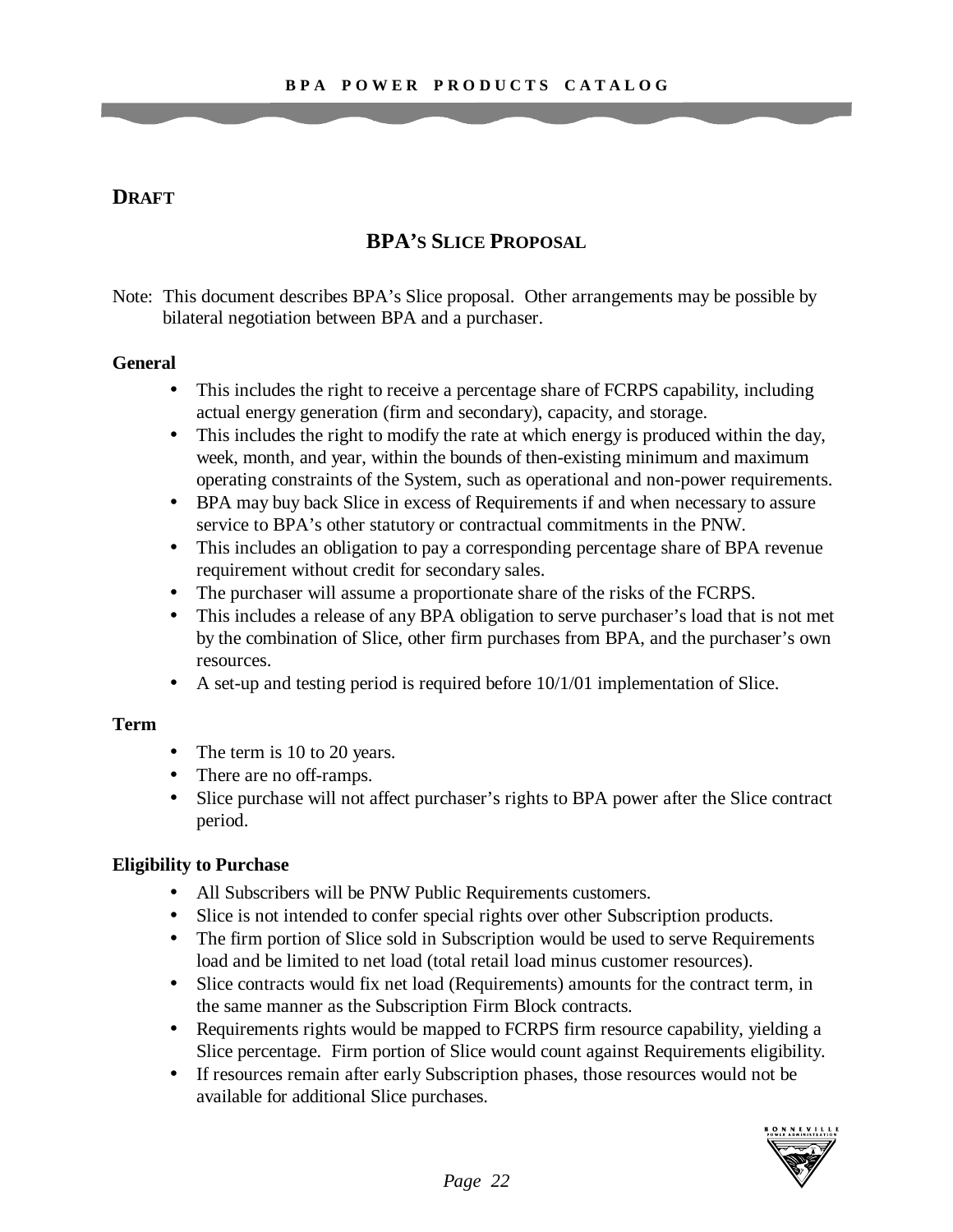- Slice percentages would not be adjusted for load growth (no remapping).
- Slice percentages would not be adjusted for decreases in FCRPS firm resource capability (no remapping).
- Potential Slice purchasers will be required to pay set-up costs of the Slice.

# **Product Received**

- A proportionate share of the capability of the FCRPS, including both primary and secondary energy.
- A proportionate share of the flexibilities of the FCRPS between the minimum and maximum operating requirements. Slice purchasers would be kept informed of the minimum and maximum operating requirements by BPA.
- The ability to schedule delivery of energy via traditional prescheduling procedures.
- A proportionate share of the storage and shaping rights, such as the ability to vary energy delivered during a day, or between days, weeks, or months within the minimum and maximum operating constraints.
- Daily deviations of actual take from right to actual generation would be posted to storage account.
- The Storage account would be zeroed out when FCRPS reaches physical limits (storage is non-guaranteed).
- Hour-ahead changes would be in the amount to be taken (preschedule change rights).
- Slice purchasers would not be entitled to purchasing or marketing services from BPA. In particular, BPA would be relieved of its obligation to serve a net requirements Slice purchaser's load in times of deficiencies.
- There would be no protection against required spill.

### **Linkages**

• The only core subscription product with which the Slice product can be combined is Annual Firm blocks.

### **Costs to Purchasers**

- Slice purchasers would pay a corresponding percentage of BPA's PBL costs, measured as BPA's PBL revenue requirement which has not been adjusted to take into account projected secondary sales, and which excludes:
	- 1. Costs of transmitting Slice power to the purchaser (purchase "at the bus-bar");
	- 2. Some short-term power purchases; and
	- 3. Resource acquisitions other than those acquired to relieve the inventory constraint from Subscription and those for public purposes.
- Responsibilities of the Slice purchasers would include their percentage share of all remaining FCRPS generation costs and PBL costs including, but not limited to:

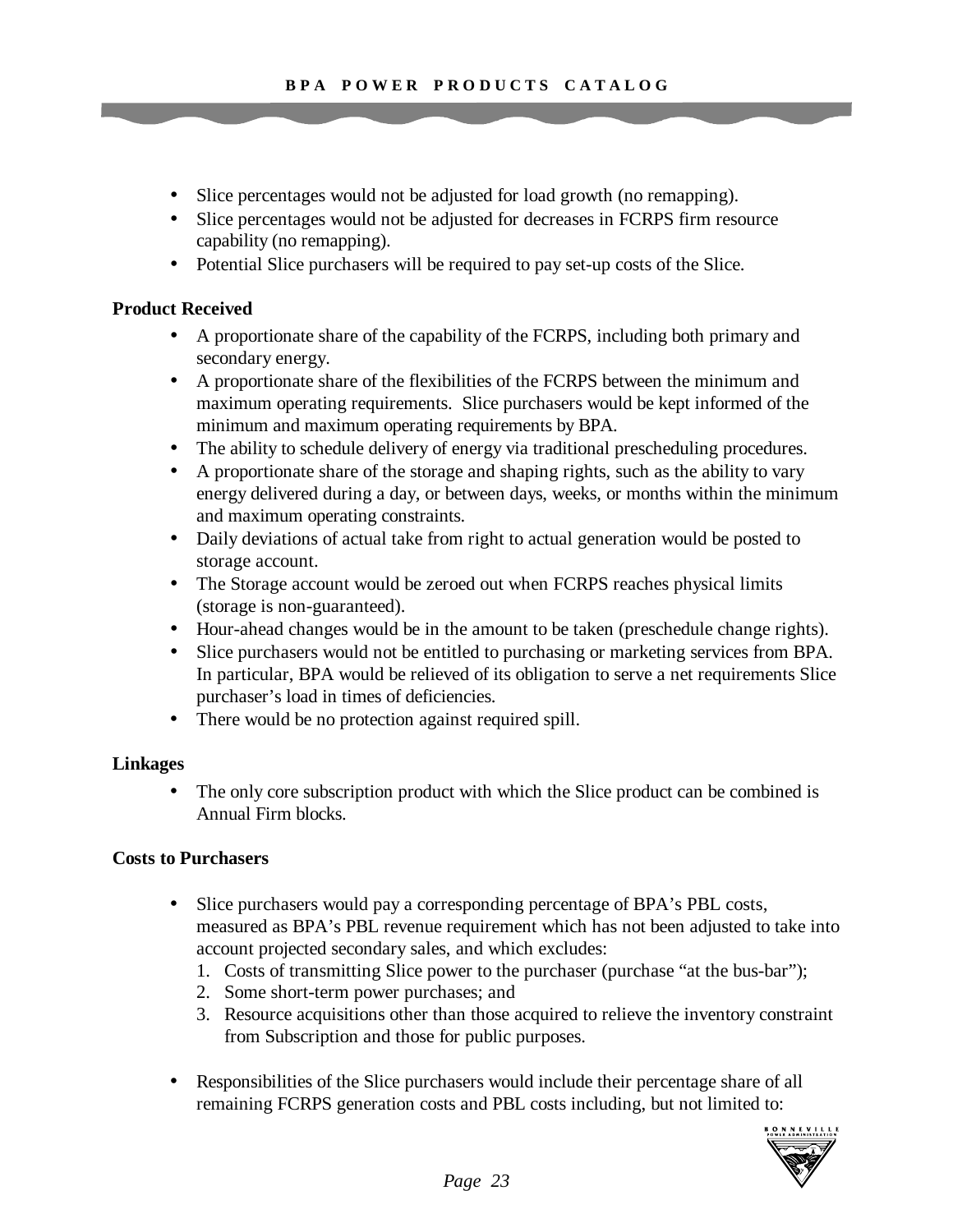- 1. Generation integration;
- 2. Treasury and WPPSS bonds;
- 3. Residential/small farm exchange costs if they are a continuing Federal system obligation;
- 4. All personnel and overhead costs for the PBL, including marketing power, ratemaking, billing, and contract administration;
- 5. General Transfer Agreement costs;
- 6. Service and Exchange agreements;
- 7. Costs of transmission of Canadian Entitlement return and the costs of transmission to support other Federal system obligations such as operational agreements;
- 8. Low Density Discount costs;
- 9. Long-term power purchases;
- 10. Costs of relieving the expected FCRPS inventory constraint resulting from Subscription, including resource acquisitions and short-term purchases, if necessary, but not including future inventory constraints such as those from load growth;
- 11. An appropriate share of planned net revenues for risk;
- 12. Environmental investments (some conservation and renewable resource costs);
- 13. Other public purposes;
- 14. Stranded costs (same treatment as other Subscription purchasers);
- 15. Cost shifts to or from Slice from or to other purchasers;
- 16. Costs of using financial reserves as a substitute for reduced generating capability, to meet public purposes or fish mitigation;
- 17. Costs of short-term power purchases, if any, that enhance the capabilities available to Slice purchasers.
- All costs of implementing Slice, including set-up costs.
- Budget, investment, cost allocations, and marketing decisions would be done per normal BPA practice.

#### **Risks and Cost Shifts (Replaces "Risks Purchasers Accept")**

- Slice purchasers assume a proportionate share of the risks of the FCRPS.
- If the Subscription rate case and evaluation of risks demonstrate cost shifts, costs of Slice will be adjusted accordingly.

#### **Basis for Payment**

- The cost of a Slice share is based on a percentage share of a contractually determined revenue requirement, including an appropriate adjustment for risks created or accepted.
- Slice purchasers are responsible for their proportionate share of BPA's actual costs. There will be annual true-ups to reflect actual BPA cost overruns or underruns (including risks that have been realized in real-time), or extraordinary costs of

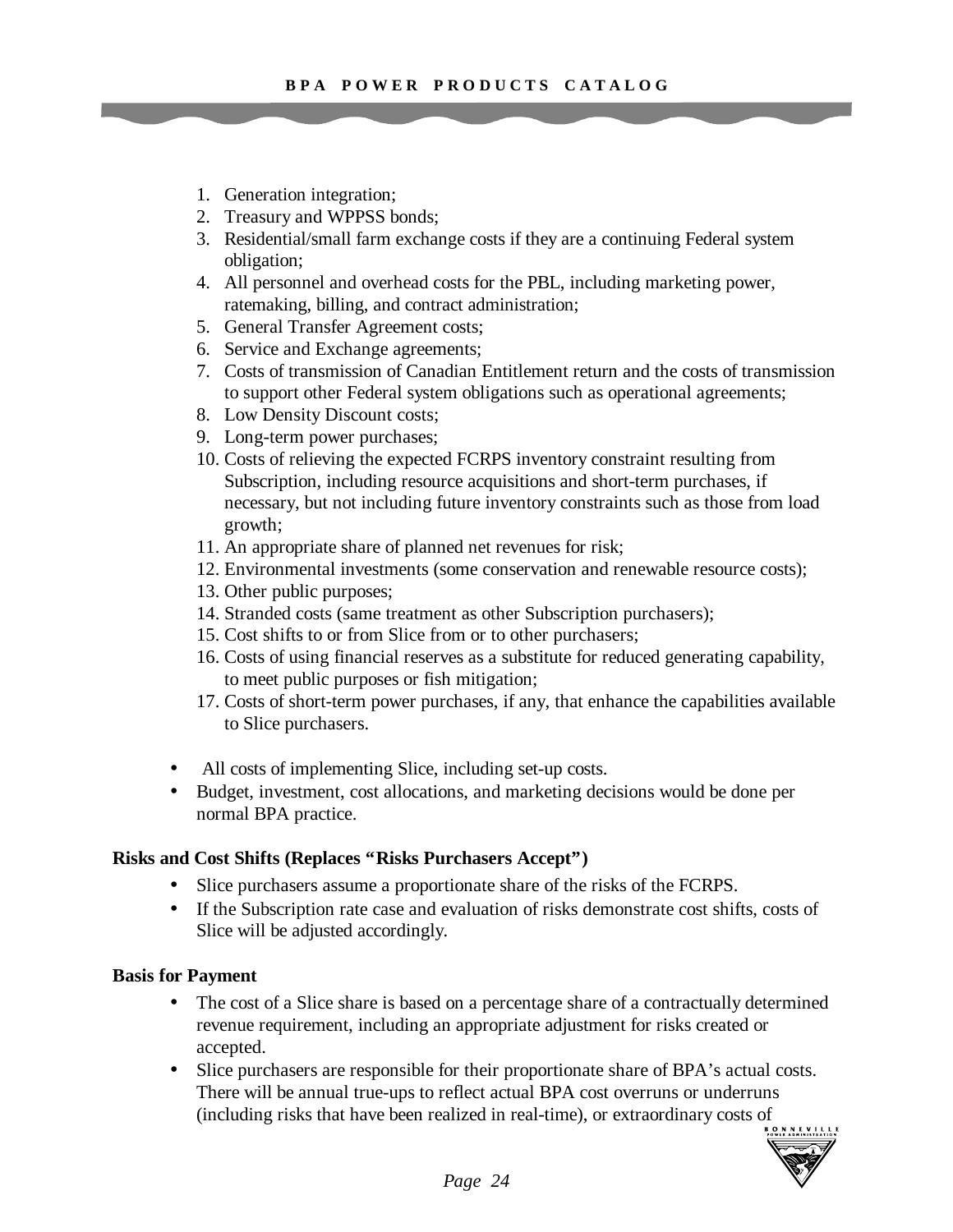generating units ("acts of God").

• There will be no credits from BPA's marketing revenues.

#### **Resources Included/Excluded**

- Included are FCRPS hydro and thermal committed prior to the "snapshot" date (less Canadian Entitlement obligations).
- Included are long-term BPA power purchases committed prior to the "snapshot."
- Included are public purpose resource acquisitions committed prior to the "snapshot."
- Excluded are resources acquired for specific customers under other agreements.
- Excluded are short-term purchases.

#### **Transmission**

• Transmission is not included. The purchaser obtains its own transmission for delivery of Slice to its system.

#### **Generation Reserves**

• The customer is responsible for generation reserves to meet reliability standards.

### **Scheduling and Accounting**

- Use of flexibility rights is accounted for daily in a "storage account."
- Scheduling and accounting provisions will be established by contract.
- BPA may adjust the rate of power deliveries to reflect actual operating constraints on the FCRPS.
- The proposed Slice may be available by dynamic scheduling for interested parties. BPA is open to negotiating other arrangements bilaterally with purchasers.

### **Operations/Management Influence**

- Federal agencies will make decisions on non-power requirements and operations of the FCRPS.
- The purchaser would have no authority in river management, investment, or other management decisions.

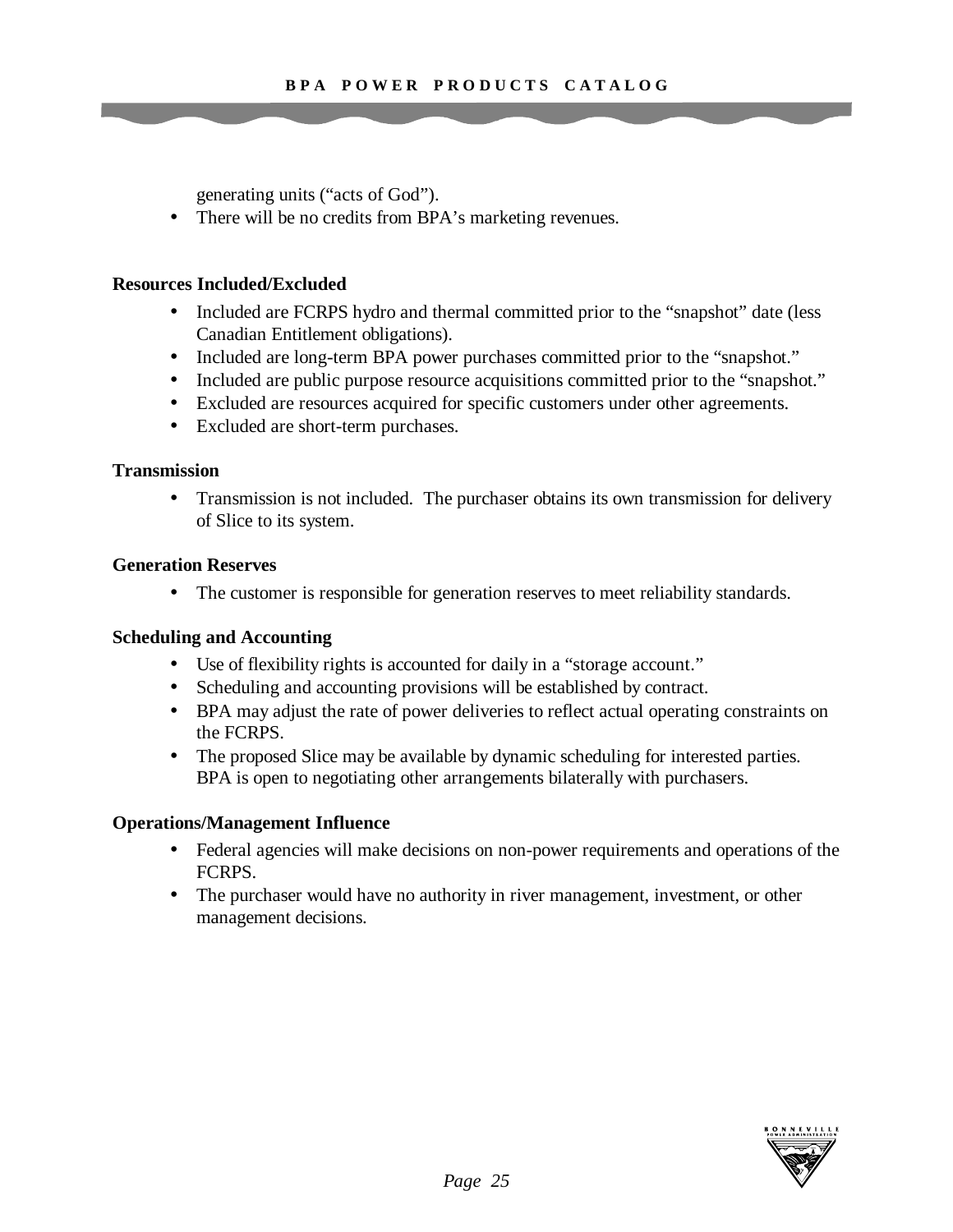#### **Forecast and Data Needs**

• Forecasted Constraints and Data Supplied by BPA to the Slice Purchaser:

|      |                                                                                           | Within           | <b>Next</b>      | <b>Next</b> |
|------|-------------------------------------------------------------------------------------------|------------------|------------------|-------------|
| Item |                                                                                           | $\overline{Day}$ | $\overline{Day}$ | Week        |
|      | 1. Maximum rate of delivery (MW)                                                          | next hour        | yes              | yes         |
|      | 2. Minimum rate of delivery (MW)                                                          | next hour        | yes              | yes         |
|      | 3. Maximum HLH energy delivery for the<br>day (for sustained peaking capability)<br>(MWh) | yes              | yes              | yes         |
|      | 4. Maximum upward storage deviation<br>(MWh)                                              | yes              | yes              | yes         |
|      | 5. Maximum downward storage deviation<br>(MWh)                                            | yes              | yes              | yes         |
| 6.   | Estimated FCRPS generation from natural<br>flows (MWh) (assuming no storage draft)        | yes              | yes              | yes         |
|      |                                                                                           |                  |                  |             |

- 7. Formal and periodic updates on characteristics of non-power constraints, similar to what BPA now provides to PNCA Parties
	- **EXECUTE:** Items 4 and 5 are cumulative over 24 hours.
	- **Information provided for the next week is expressed in terms of average for** heavy load hours or daily averages (as appropriate).
- BPA will provide 50-year hydro studies for the following month through the end of the operating year for Slice purchasers to estimate the maximum and minimum storage capability of the FCRPS under varying water conditions.
- BPA will provide to each purchaser its after-the-fact storage account balances.
- Forecasted Data Supplied by the Slice purchaser to BPA: Best estimate of purchaser's expected hourly Slice take will be provided to BPA for the next day.

### **Dispute Resolution**

• Criteria and process to be determined.

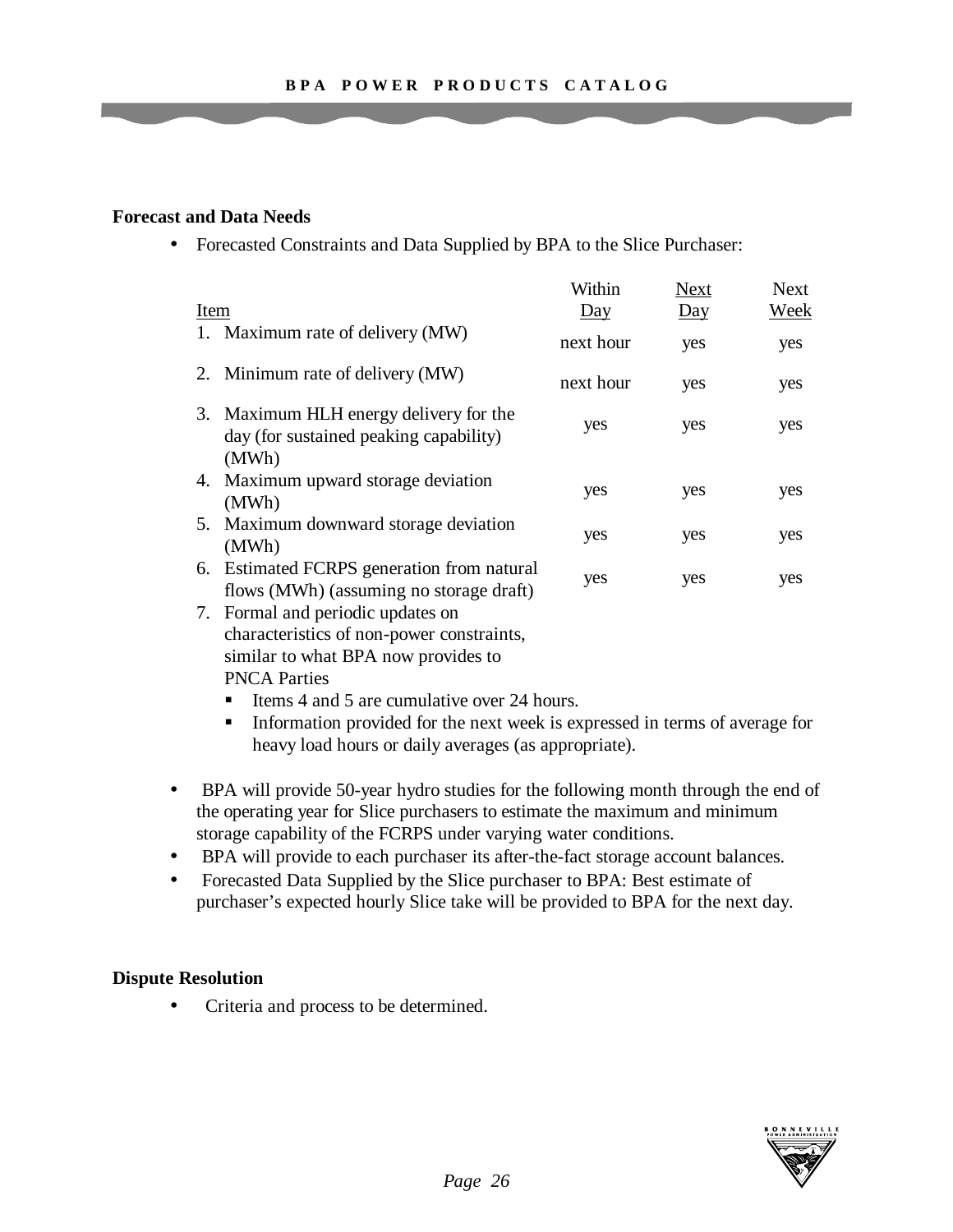| <b>Customized Product</b>                            | <b>Renewable and Environmentally Superior Resources</b>                                                                                                                                                                                                                         |  |
|------------------------------------------------------|---------------------------------------------------------------------------------------------------------------------------------------------------------------------------------------------------------------------------------------------------------------------------------|--|
| <b>General</b>                                       | The Renewable and Environmentally Superior Resources<br>product recognizes the environmental characteristics of some<br>resources and attempts to stimulate markets for renewable<br>resources.                                                                                 |  |
| <b>New Renewable Resources</b>                       | BPA may provide renewable resources which meet the<br>following standard:                                                                                                                                                                                                       |  |
|                                                      | Power generated by new or existing facilities driven by<br>wind, solar, geothermal, or qualifying biomass.                                                                                                                                                                      |  |
| <b>Environmentally Superior</b><br><b>Resources</b>  | BPA may offer Environmentally Superior power products<br>(ESP) which are consistent with criteria established by others,<br>including state legislatures. Examples include:                                                                                                     |  |
|                                                      | Power produced by hydropower facilities with nameplate<br>rating under 30 MW.                                                                                                                                                                                                   |  |
|                                                      | Hydropower facilities where specific projects and/or<br>$\bullet$<br>system operations are guaranteed to be available and are<br>designated to support an ESP sale and which have been<br>endorsed by NW public interest groups as<br>environmentally superior power resources. |  |
|                                                      | Operations of hydropower facilities due to seasonal flows<br>mandated in accordance with the Endangered Species Act<br>or other required flow management directives.                                                                                                            |  |
|                                                      | Operations of hydropower facilities during off-peak hours<br>during the months of April, May, June, or July of any<br>year.                                                                                                                                                     |  |
| <b>Purchase Period</b>                               | New Renewable Resources: 1-20 years, beginning October 1,<br>2001 (if available). Environmentally Superior Products: At<br>least one month.                                                                                                                                     |  |
| <b>Transmission and</b><br><b>Ancillary Services</b> | Transmission and Ancillary Services are not included in this<br>product.                                                                                                                                                                                                        |  |
| <b>Amount/Shape</b>                                  | This includes flat blocks of power: 100% load factor.                                                                                                                                                                                                                           |  |

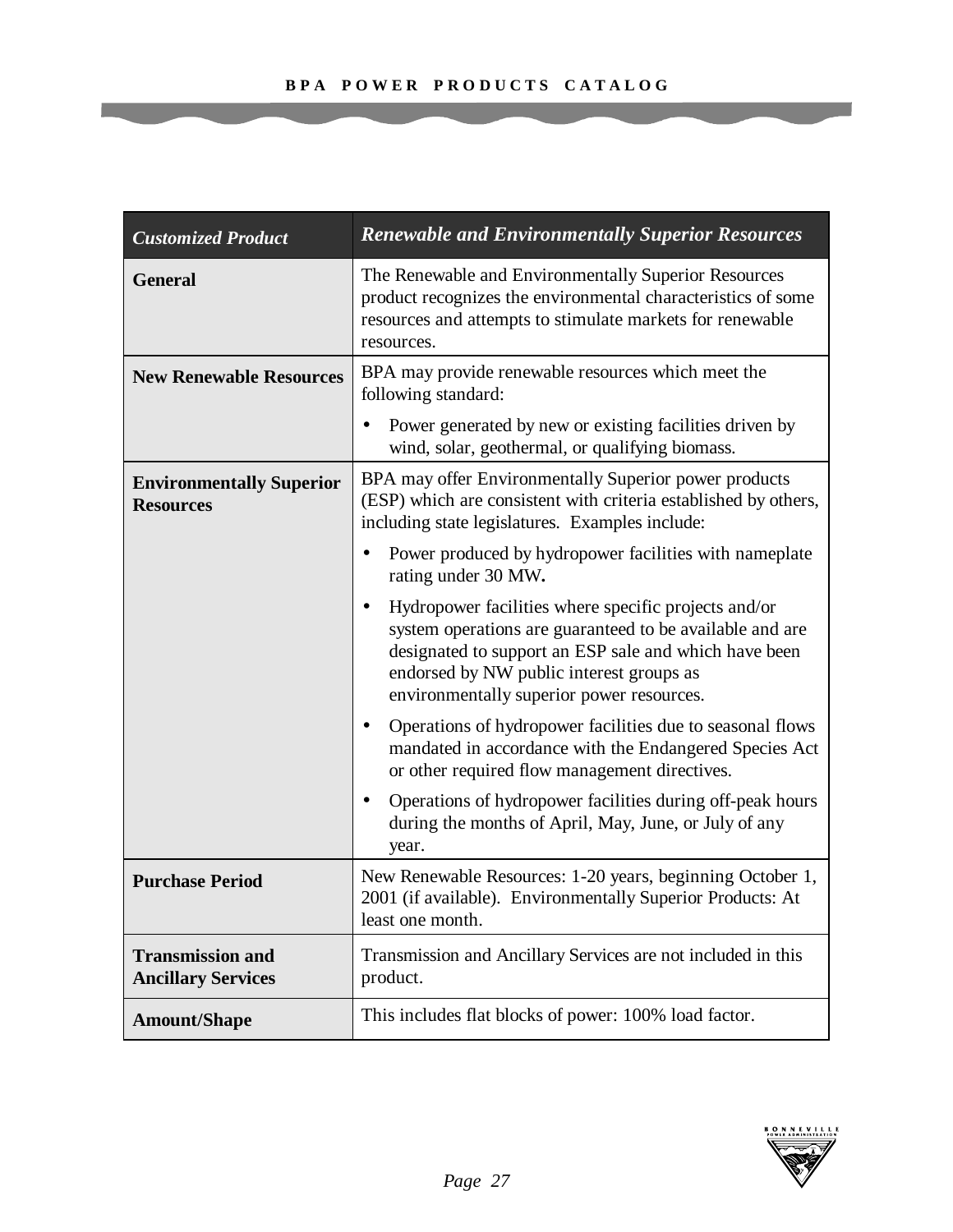| <b>Customized Product</b> | <b>Renewable and Environmentally Superior Resources</b>                                                                                                                                                        |
|---------------------------|----------------------------------------------------------------------------------------------------------------------------------------------------------------------------------------------------------------|
| <b>Scheduling</b>         | BPA will guarantee the availability of the resource during the<br>term of the sale. BPA will schedule the energy-equivalent of<br>the resource output plus backup power to the customer on an<br>hourly basis. |
| <b>Disclosure</b>         | BPA will provide the purchaser with periodic reports<br>documenting the project source and power delivery schedules<br>associated with this sale.                                                              |
| <b>Backup</b>             | BPA will back up the output of this resource with one of the<br>following: renewable resources, system power, or nuclear-<br>free system power (if available), as specified by the customer.                   |
| <b>Linkages</b>           | To the extent a customer is purchasing a Full Service or<br>Partial Service product, load served by this product will be<br>netted against the Full or Partial load.                                           |
| <b>Payment</b>            | Payment will be take-or-pay, with payment based on monthly<br>contract amounts.                                                                                                                                |

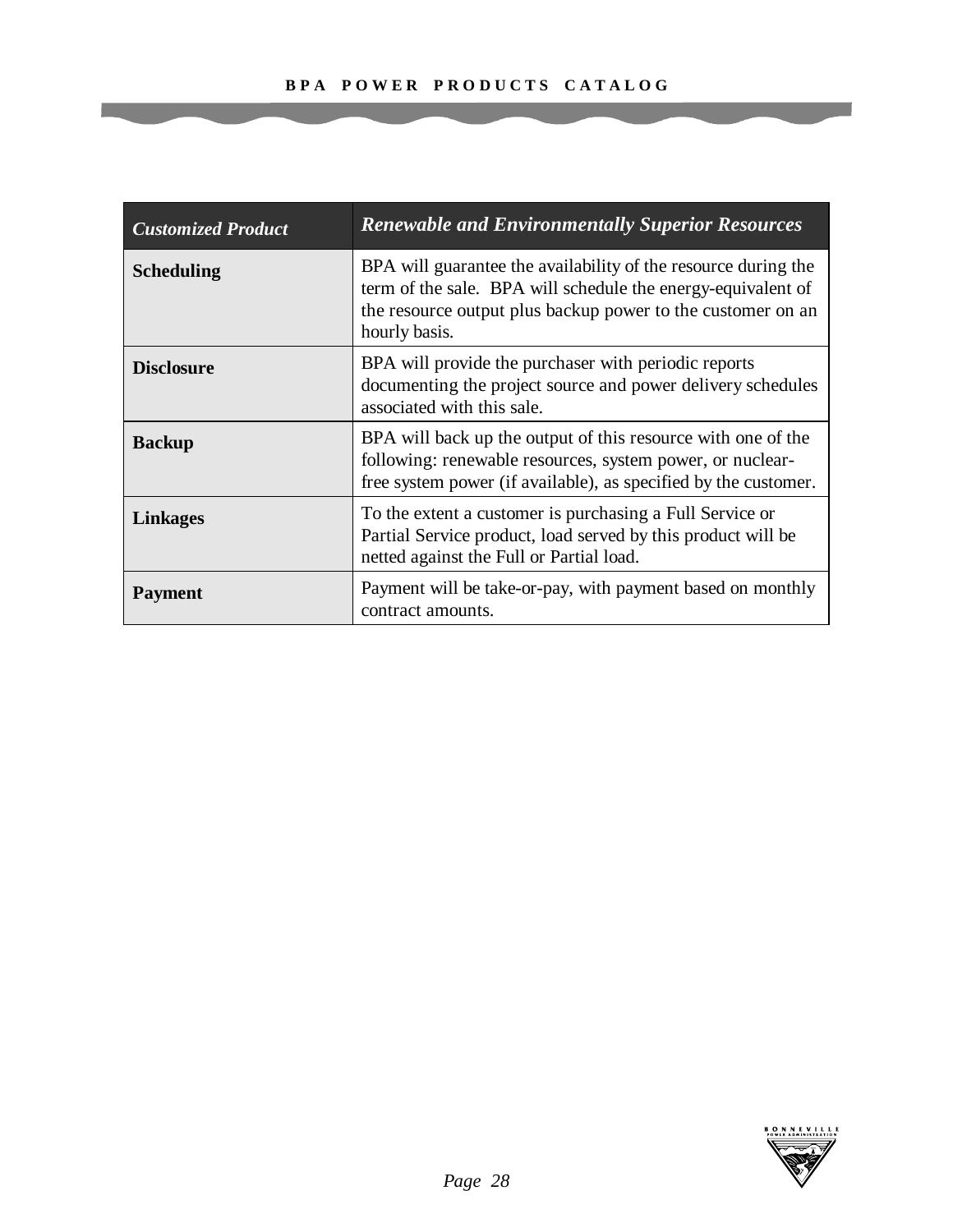| <b>Bilateral Products</b>  | <b>Power – Firm, Secondary, Commodity</b>                                                                                                           |
|----------------------------|-----------------------------------------------------------------------------------------------------------------------------------------------------|
| <b>General</b>             | Non-Subscription power is a commodity product normally<br>sold from BPA's Trading Floor.                                                            |
| <b>Term</b>                | Monthly amounts from 1-18 months, or annual blocks of<br>power.                                                                                     |
| <b>Transmission</b>        | Transmission and ancillary services are not included in this<br>product.                                                                            |
| <b>Amount &amp; Shape</b>  | As negotiated, but this product is commonly sold as monthly<br>flat blocks of power: 100% load factor on LLH only, on<br>HLH only, or on all hours. |
| <b>Interruption Rights</b> | Rights to interrupt schedules may be negotiated.                                                                                                    |
| <b>Basis for Payment</b>   | Payment is based on amount of power scheduled.                                                                                                      |

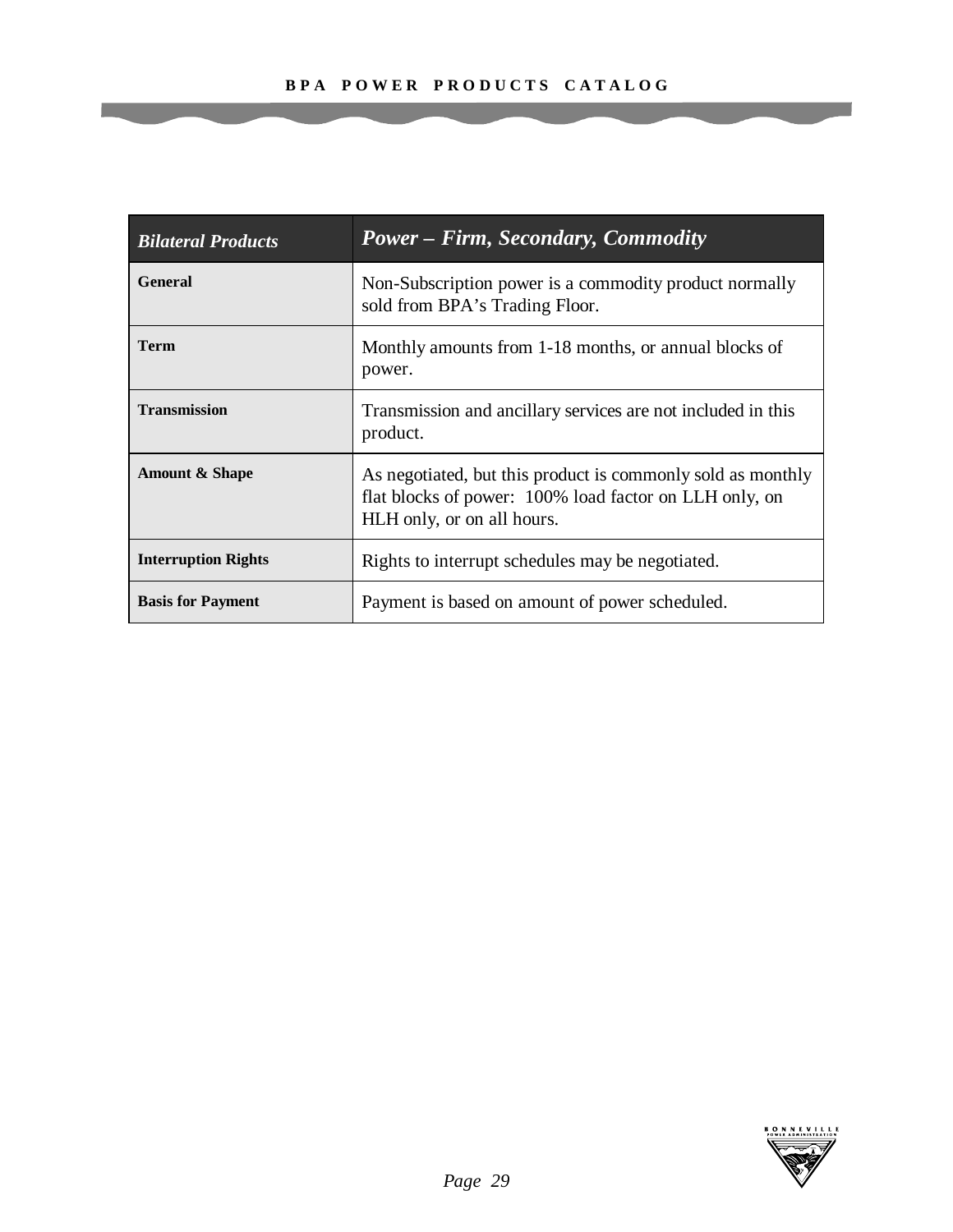| <b>Bilateral Products</b>                            | Capacity                                                                                                                                                                                                                                                                                   |
|------------------------------------------------------|--------------------------------------------------------------------------------------------------------------------------------------------------------------------------------------------------------------------------------------------------------------------------------------------|
| <b>General</b>                                       | Capacity is a customer's right to purchase and a supplier's<br>obligation to stand-ready to provide. The need addressed in<br>the past by capacity-without-energy can be met partly by buys<br>and sells from the commodity market rather than with a<br>separate capacity product.        |
|                                                      | The term "capacity without energy" (e.g., "naked capacity")<br>has been used to describe a common power product in which<br>a supplier stands ready to supply a specified MW/hr level of<br>power, generally in specified HLH only, and the receiver<br>returns the energy in other hours. |
|                                                      | Additional product features might include cash-out in lieu of<br>energy replacement, ability to defer acceptance of<br>replacement energy, and flexibilities around notice or pre-<br>schedule terms.                                                                                      |
| <b>Purchase Period</b>                               | The purchase period of this product is negotiable.                                                                                                                                                                                                                                         |
| <b>Transmission and</b><br><b>Ancillary Services</b> | Transmission and Ancillary Services are not included in this<br>product.                                                                                                                                                                                                                   |
| <b>Amount and Shape</b>                              | The customer can specify the amount and shape including:<br>Maximum number of hours per period during which the<br>$\bullet$<br>customer is able to schedule the capacity;<br>Maximum MW/hr to be scheduled; and<br>Hours of the day or week the service is required.                      |

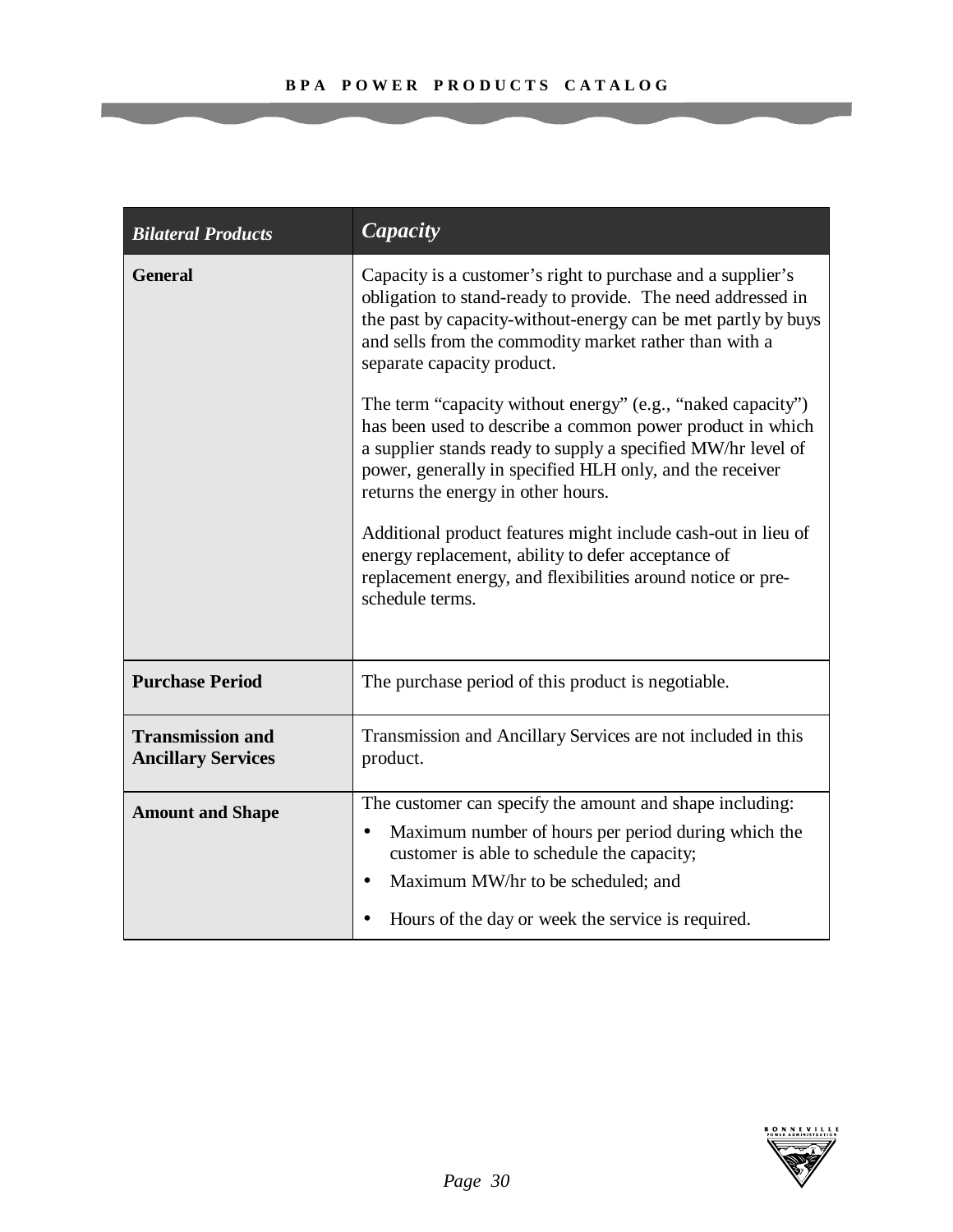| <b>Bilateral Products</b> | Capacity                                                                                                                                                                                                                                                                   |
|---------------------------|----------------------------------------------------------------------------------------------------------------------------------------------------------------------------------------------------------------------------------------------------------------------------|
| <b>Energy Returns</b>     | Replacement energy must be returned during a specified time<br>period (as negotiated), commonly within either 24 hours or<br>168 hours.<br>The hourly maximum rate of return will be negotiated; a<br>standard return rate could be 100 percent of the capacity<br>amount. |
| <b>Linkages</b>           | None.                                                                                                                                                                                                                                                                      |
| <b>Basis for Payment</b>  | Payment is based on the amount of capacity specified in the<br>contract.                                                                                                                                                                                                   |

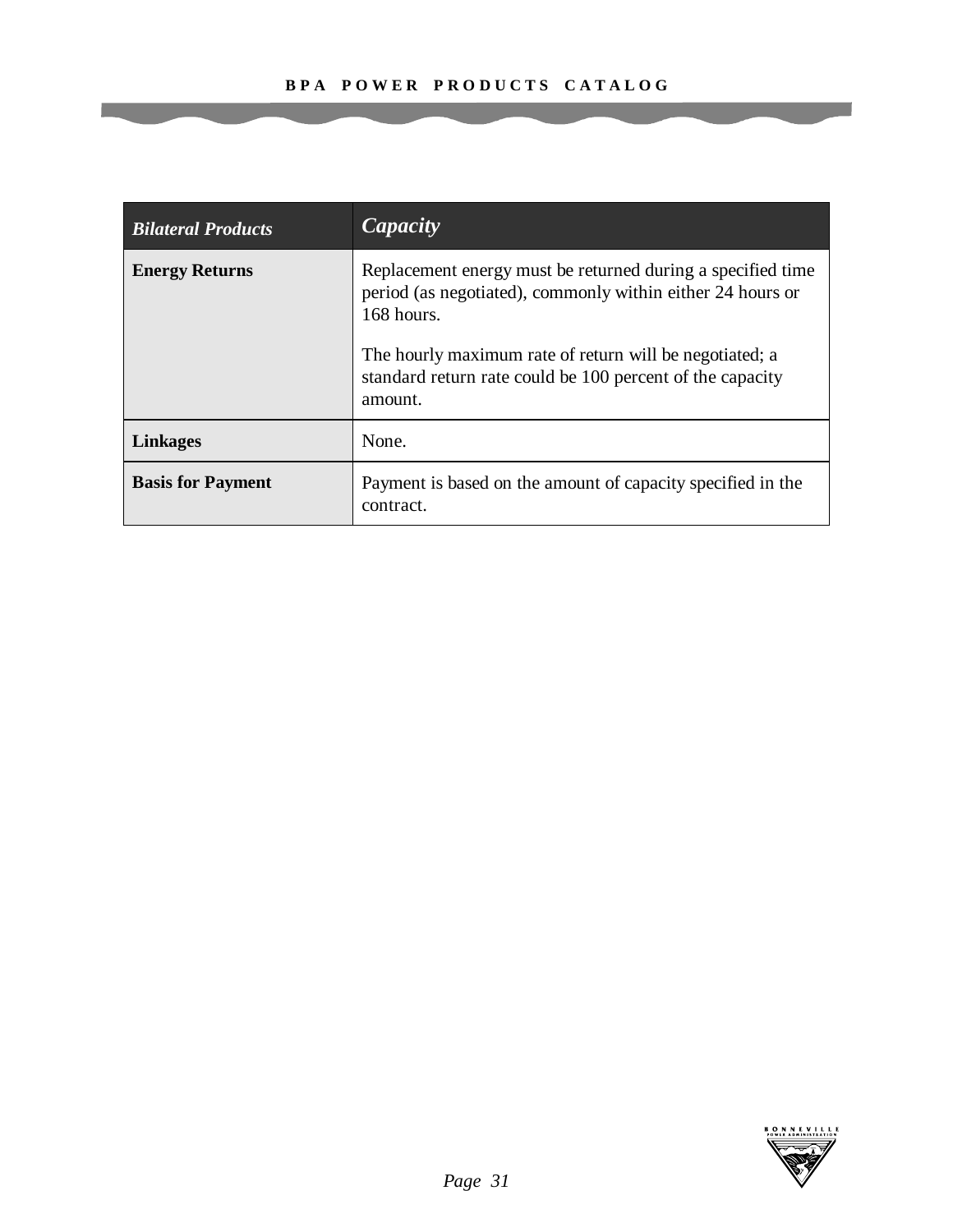| <b>Bilateral Products</b>                            | <b>Storage</b>                                                                                                                                                                                                                                                                                                                                                                                                                             |
|------------------------------------------------------|--------------------------------------------------------------------------------------------------------------------------------------------------------------------------------------------------------------------------------------------------------------------------------------------------------------------------------------------------------------------------------------------------------------------------------------------|
| <b>General</b>                                       | Storage generally has been used to refer to actual use of hydro<br>reservoir space and therefore was constrained by reservoir<br>specifics. It sometimes was attached literally to the water<br>stored but more commonly was measured in energy<br>equivalents.                                                                                                                                                                            |
|                                                      | This product generally involves the delivery and return of<br>equal amounts of energy in specified time periods. It is<br>designed for customers that want to deliver energy to BPA at<br>a certain time and have it returned at another time.                                                                                                                                                                                             |
|                                                      | The product can be designed to include any of the following,<br>but the seasonal shaping of water described in listed item 2 is<br>the traditional use: (1) energy accepted from the customer in<br>LLH and delivered to the customer in HLH, (2) energy<br>accepted from the customer in the spring and returned to the<br>customer in the winter, or (3) energy delivered to the<br>customer in advance of energy being provided to BPA. |
| <b>Purchase Period</b>                               | The purchase period of this product is negotiable.                                                                                                                                                                                                                                                                                                                                                                                         |
| <b>Transmission and</b><br><b>Ancillary Services</b> | Transmission and Ancillary Services are not included in this<br>product.                                                                                                                                                                                                                                                                                                                                                                   |
| <b>Amount and Shape</b>                              | Amounts of BPA's storage capability vary daily. BPA will<br>assess system conditions and provide storage capability within<br>system limitations. Amounts and timing of storage may be<br>negotiated on a preschedule basis.                                                                                                                                                                                                               |
| <b>Notification</b>                                  | Storage deliveries and returns will be conducted on a<br>preschedule basis.                                                                                                                                                                                                                                                                                                                                                                |
| <b>Spill Guarantee</b>                               | This standard product is not guaranteed against spill.                                                                                                                                                                                                                                                                                                                                                                                     |
| <b>Limitations</b>                                   | BPA may limit return of storage to a specified group of peak<br>hours each day.                                                                                                                                                                                                                                                                                                                                                            |

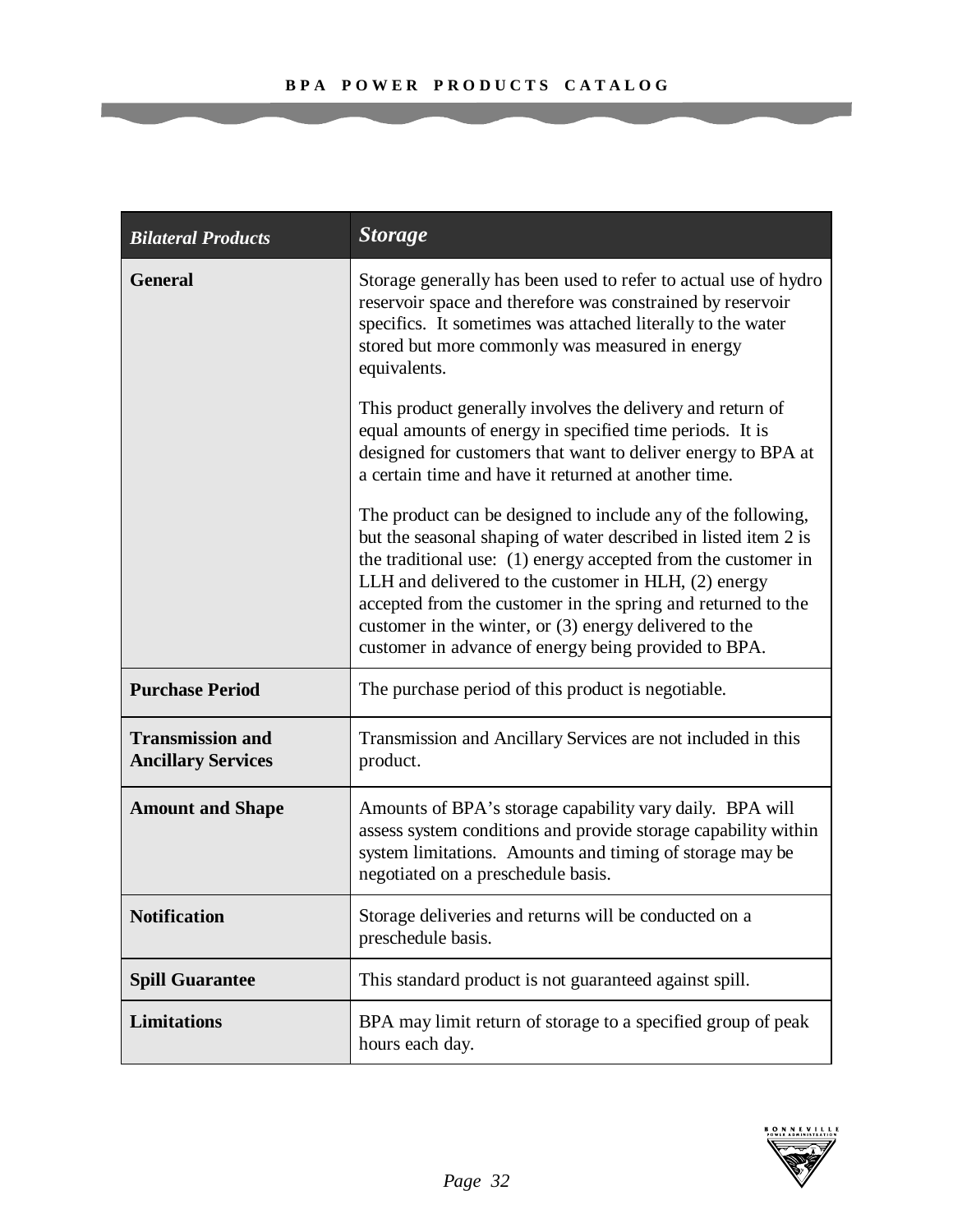| <b>Bilateral Products</b> | <b>Storage</b>                                                                        |
|---------------------------|---------------------------------------------------------------------------------------|
| <b>Reservoirs</b>         | This storage is considered system storage and is not tied to a<br>specific reservoir. |
| <b>Accounting</b>         | BPA's normal storage accounting practices will be used.                               |
| <b>Linkages</b>           | None.                                                                                 |
| <b>Basis for Payment</b>  | Payment is based on amounts and periods when energy is<br>stored and returned.        |

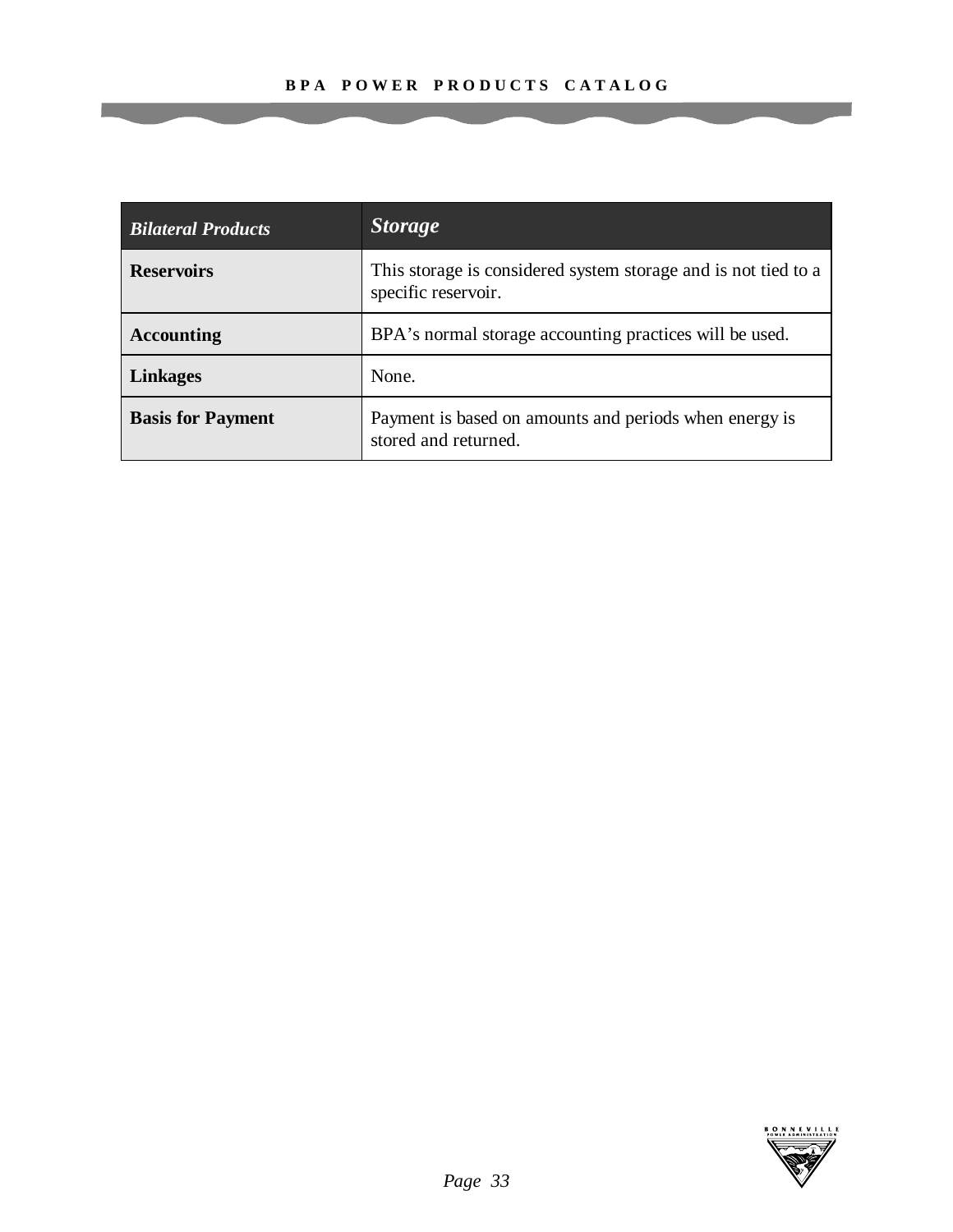| <b>Bilateral Products</b>                            | <b>Resource Factoring</b>                                                                                                                                                                                                                                                                                                       |
|------------------------------------------------------|---------------------------------------------------------------------------------------------------------------------------------------------------------------------------------------------------------------------------------------------------------------------------------------------------------------------------------|
| <b>General</b>                                       | The Resource Factoring product generally involves the<br>delivery and return of equal amounts of energy in specified<br>time periods. It is designed for customers that want to<br>deliver energy to BPA at a certain time and have it returned<br>at another time. It can be used for within day shaping of a<br>resource.     |
|                                                      | The product can be designed to include: (1) energy accepted<br>from the customer in LLH and delivered to the customer in<br>HLH, (2) energy accepted from the customer in the spring<br>and returned to the customer in the winter, or $(3)$ energy<br>delivered to the customer in advance of energy being<br>provided to BPA. |
| <b>Purchase Period</b>                               | The purchase period of this product is negotiable.                                                                                                                                                                                                                                                                              |
| <b>Transmission and</b><br><b>Ancillary Services</b> | Transmission and Ancillary Services are not included in this<br>product.                                                                                                                                                                                                                                                        |
| <b>Amount and Shape</b>                              | BPA will negotiate with the customer on a case-by-case<br>basis for providing the services necessary to meet the<br>customer's needs.                                                                                                                                                                                           |
| <b>Firmness</b>                                      | This service may be firm or non-firm based on price and<br>system conditions.                                                                                                                                                                                                                                                   |
| <b>Limitations</b>                                   | BPA may limit delivery of this product to a specified group<br>of peak hours each day.                                                                                                                                                                                                                                          |
| <b>Linkages</b>                                      | None.                                                                                                                                                                                                                                                                                                                           |
| <b>Basis for Payment</b>                             | Payment is based on the number of MW required to support<br>the service and/or MWh accepted and/or returned.                                                                                                                                                                                                                    |

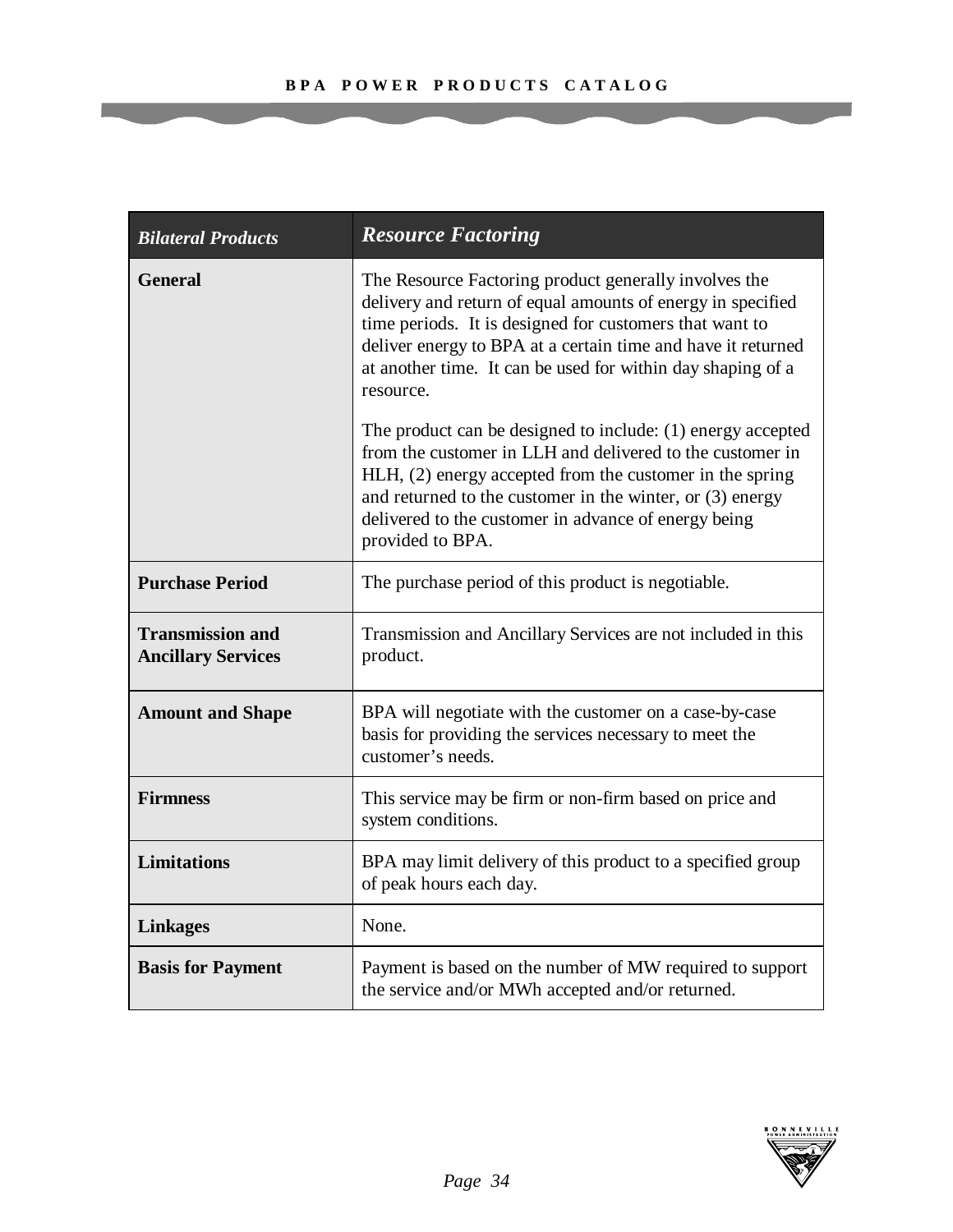| <b>Bilateral Products</b>                            | <b>Preschedule Change Rights</b>                                                                                                                                                                                                                                                                                                                                          |
|------------------------------------------------------|---------------------------------------------------------------------------------------------------------------------------------------------------------------------------------------------------------------------------------------------------------------------------------------------------------------------------------------------------------------------------|
| <b>General</b>                                       | The Prescheduled Change Rights product provides the<br>customer with the right to make changes to scheduled<br>amounts previously set in the preschedule process, <i>i.e.</i> , the<br>workday prior to the day of delivery. It is assumed to be<br>attached to an umbrella agreement or power sales contract<br>specifying the limitations on preschedule change rights. |
| <b>Purchase Period</b>                               | The purchase period is up to the term of the underlying<br>agreement.                                                                                                                                                                                                                                                                                                     |
| <b>Transmission and</b><br><b>Ancillary Services</b> | Transmission and Ancillary Services are not included in this<br>product.                                                                                                                                                                                                                                                                                                  |
| <b>Amount and Frequency</b>                          | The maximum MW/hr magnitude of the schedule change and<br>the number of changes per hour will be specified in the<br>underlying agreement.                                                                                                                                                                                                                                |
| <b>Deadline</b>                                      | Changes from preschedules for the "hour ahead" would be<br>accepted until a specified time prior to the beginning of that<br>clock hour.                                                                                                                                                                                                                                  |
| <b>Linkages</b>                                      | This product is offered in conjunction with an underlying<br>BPA purchase agreement.                                                                                                                                                                                                                                                                                      |
| <b>Basis for Payment</b>                             | Payment is based on rights: the amount (in MW) and<br>frequency (in hours/month).                                                                                                                                                                                                                                                                                         |

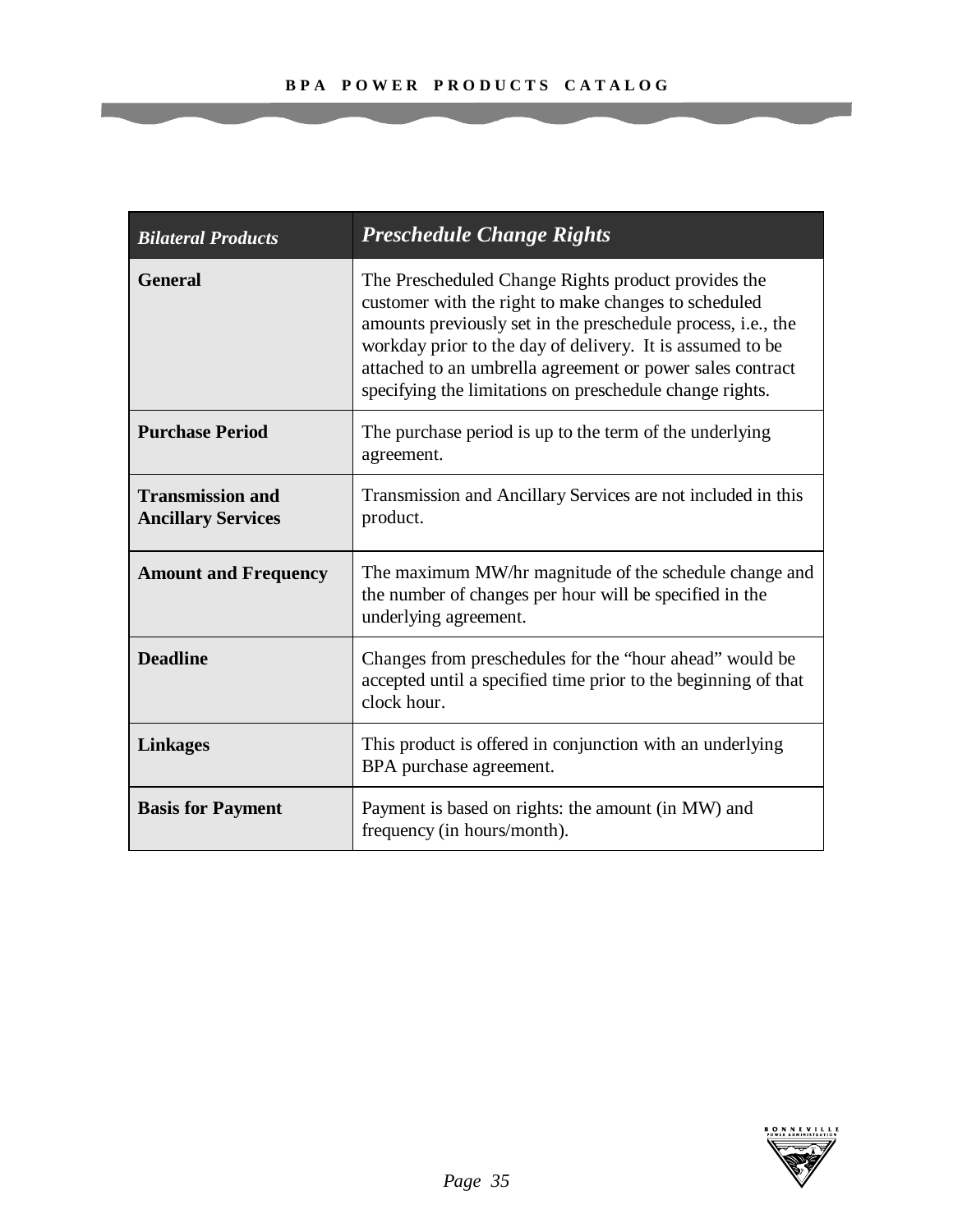| <b>Bilateral Products</b>                            | <b>Displacement</b>                                                                                                                                                                                                                                                                                                                                                                                   |
|------------------------------------------------------|-------------------------------------------------------------------------------------------------------------------------------------------------------------------------------------------------------------------------------------------------------------------------------------------------------------------------------------------------------------------------------------------------------|
| <b>General</b>                                       | The Displacement product is designed to allow the customer<br>to purchase less power from BPA than their commitment to<br>purchase, for any reason. The customer can use this product<br>in addition to the Block Flexibility product to supplement the<br>ability to reduce BPA purchases. This product enables the<br>customer to exercise economic choice in large amounts for<br>limited periods. |
| <b>Purchase Period</b>                               | The purchase period is in one-calendar-month increments,<br>not to exceed the term of the underlying agreement.                                                                                                                                                                                                                                                                                       |
| <b>Transmission and</b><br><b>Ancillary Services</b> | Transmission and Ancillary Services are not necessary.                                                                                                                                                                                                                                                                                                                                                |
| <b>Amount and Shape</b>                              | The product provides for displacement up to 100 percent of<br>the BPA purchase.                                                                                                                                                                                                                                                                                                                       |
| <b>Linkages</b>                                      | This product is offered in conjunction with a BPA power<br>sale to the customer. The Displacement product does not<br>relieve the purchaser from a demand charge in the underlying<br>purchase.                                                                                                                                                                                                       |
| <b>Basis for Payment</b>                             | Payment is based on amount of displacement right and<br>amount of use.                                                                                                                                                                                                                                                                                                                                |

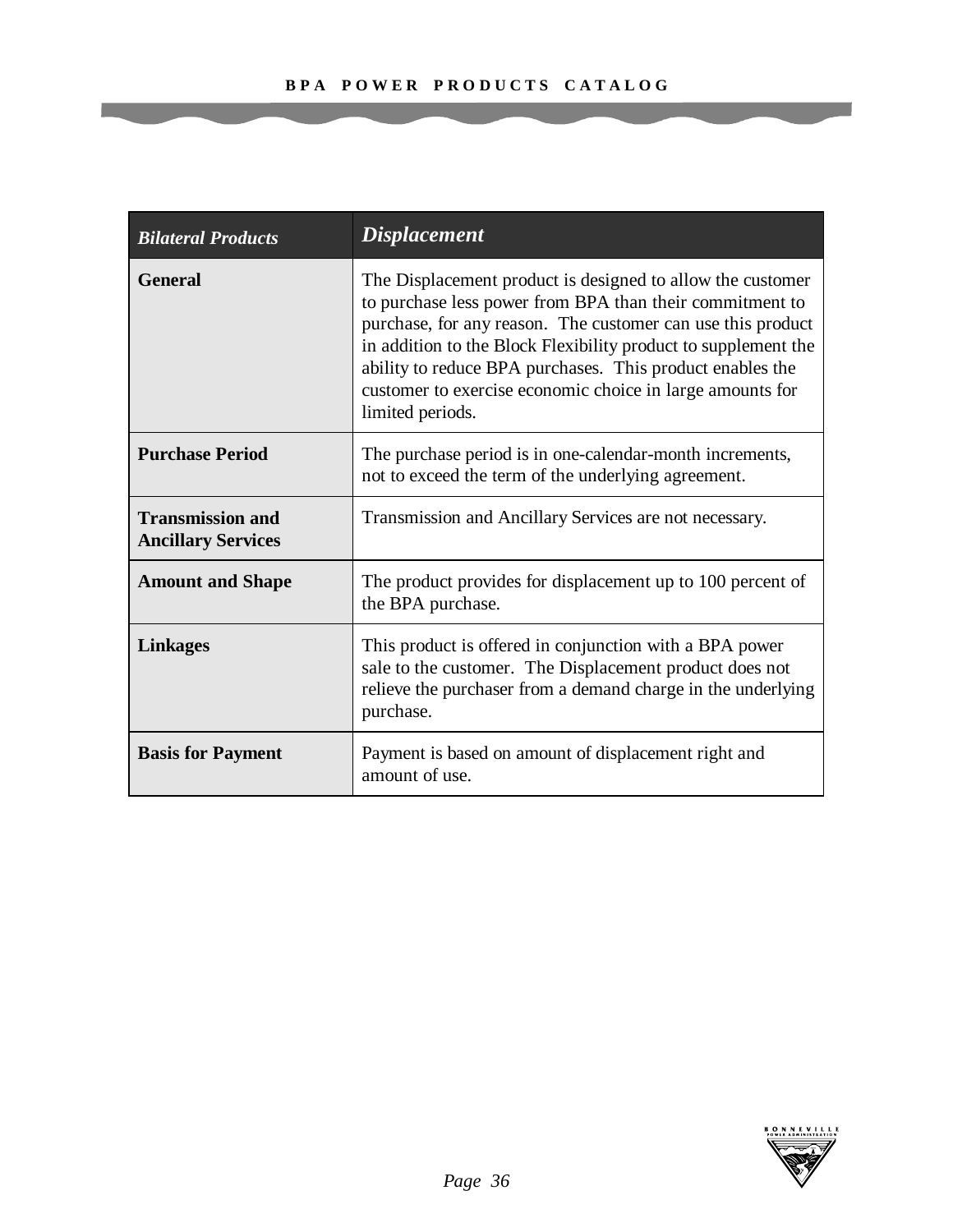| <b>Complements to Core</b><br><b>Products</b> | <b>Scheduling Services</b>                                                                                                                                                                                                              |
|-----------------------------------------------|-----------------------------------------------------------------------------------------------------------------------------------------------------------------------------------------------------------------------------------------|
| <b>General</b>                                | BPA can provide scheduling services for customers that purchase<br>non-Federal power. (Scheduling fees will not be charged for<br>power purchased by the customer from BPA.)                                                            |
| <b>Purchase Period</b>                        | The purchase period is up to the term of the purchase.                                                                                                                                                                                  |
| <b>Types of Scheduling</b><br><b>Services</b> | Scheduling services are customized, tailored to the type of<br>agreement or resource, and to the specifications of individual<br>customers.                                                                                             |
|                                               | BPA can provide the following Scheduling services, if requested:                                                                                                                                                                        |
|                                               | Daily prescheduling Daily prescheduling of transactions<br>between utilities within the Western Systems Power Pool<br>(WSPP).                                                                                                           |
|                                               | <i>Real-time Activities:</i> Verification and coordination of the<br>$\bullet$<br>necessary interchange schedules with all parties involved, and<br>coordination of all real-time changes in preschedules with all<br>affected parties. |
|                                               | After-the-Fact Activities: After-the-fact verification and<br>reconciliation of transactions. BPA will provide records of<br>hourly schedules each day and cumulative total schedules at<br>the end of each calendar month.             |
| <b>Conditions</b>                             | The customer will submit preschedule information (including<br>hourly schedules, transmission arrangements, and control area<br>contacts) by a specified time, each preschedule day.                                                    |
|                                               | The customer will provide the name of the utility providing load<br>regulation and reserves, for each schedule.                                                                                                                         |
|                                               | BPA is not responsible for reserves or mitigating losses if no<br>reasonable alternatives are provided.                                                                                                                                 |
| <b>Linkages</b>                               | This product is tied to a non-Federal purchase.                                                                                                                                                                                         |
| <b>Basis for Payment</b>                      | Payment is based on fee for services and the actual number of<br>preschedules and real-time changes.                                                                                                                                    |

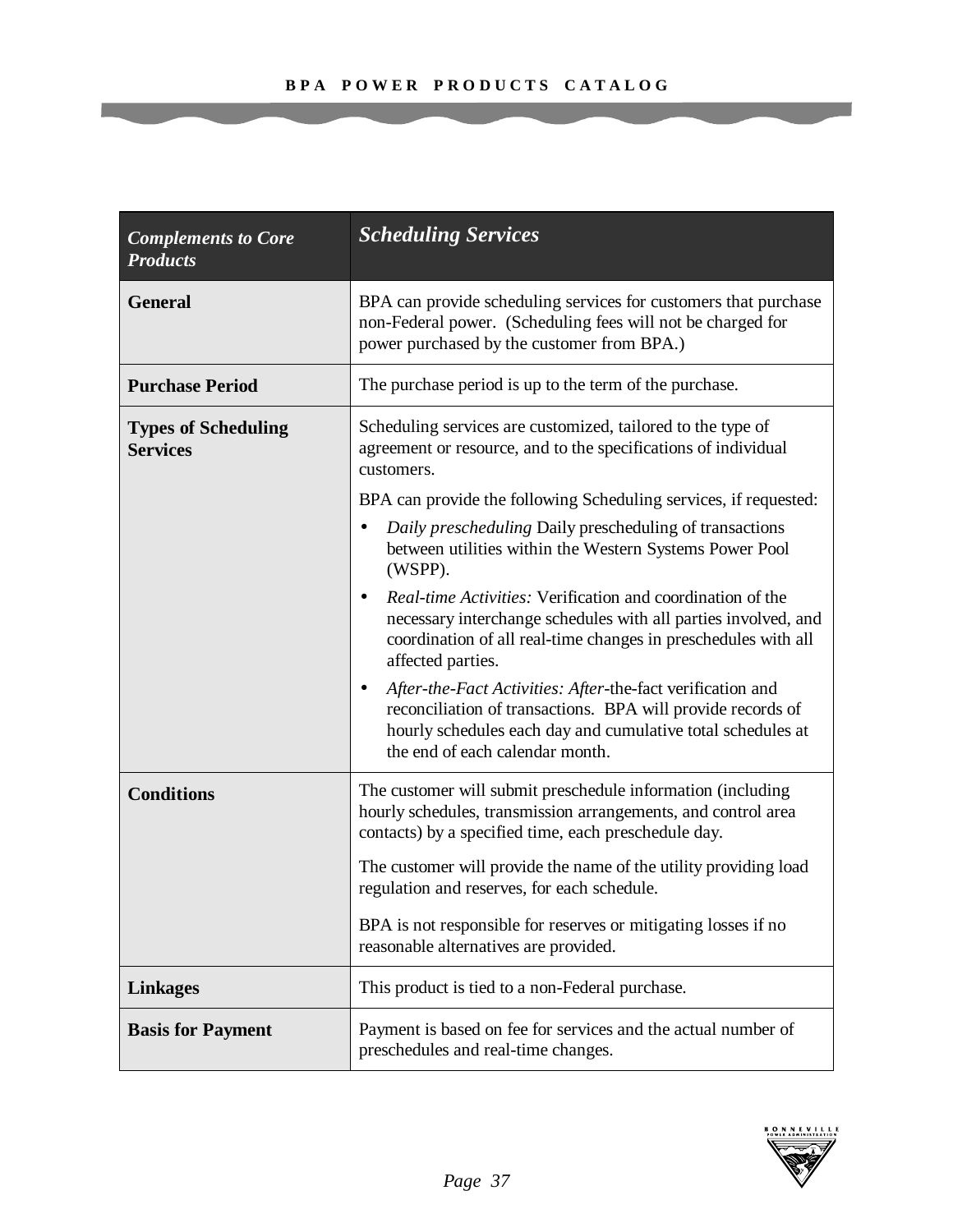| <b>Reserves, Resource Support</b> | <b>Supplemental AGC</b>                                                                                                                                                                          |
|-----------------------------------|--------------------------------------------------------------------------------------------------------------------------------------------------------------------------------------------------|
| <b>General</b>                    | This product is intended for control area operators.                                                                                                                                             |
|                                   | This product makes capacity available to either deliver or<br>receive energy as needed on an instantaneous basis to cover a<br>utility's load and resource variations.                           |
| <b>Purchase Period</b>            | The purchase period is up to 5 years, beginning October 1,<br>2001.                                                                                                                              |
| <b>Transmission</b>               | Transmission is not included in this product.                                                                                                                                                    |
| <b>Amount &amp; Shape</b>         | Hourly capacity is pre-determined by the customer. The net<br>amount of energy provided by BPA on any hour is determined<br>by integrating the signal between BPA and the customer each<br>hour. |
| <b>Firmness</b>                   | This standard product is sold on a firm basis.                                                                                                                                                   |
| <b>Direction</b>                  | The standard product is bi-directional.                                                                                                                                                          |
| <b>Accounting</b>                 | Amounts of energy will be integrated on an hourly basis.                                                                                                                                         |
| <b>Equipment</b>                  | The customer is responsible for acquiring and purchasing the<br>telemetry and communications channel that are required<br>between the customer's control center and the BPA control<br>center.   |
| <b>Linkages</b>                   | None.                                                                                                                                                                                            |
| <b>Basis for Payment</b>          | Payment is based on amount of capacity available on an<br>instantaneous basis and amount of hourly or monthly net<br>energy delivered or received.                                               |

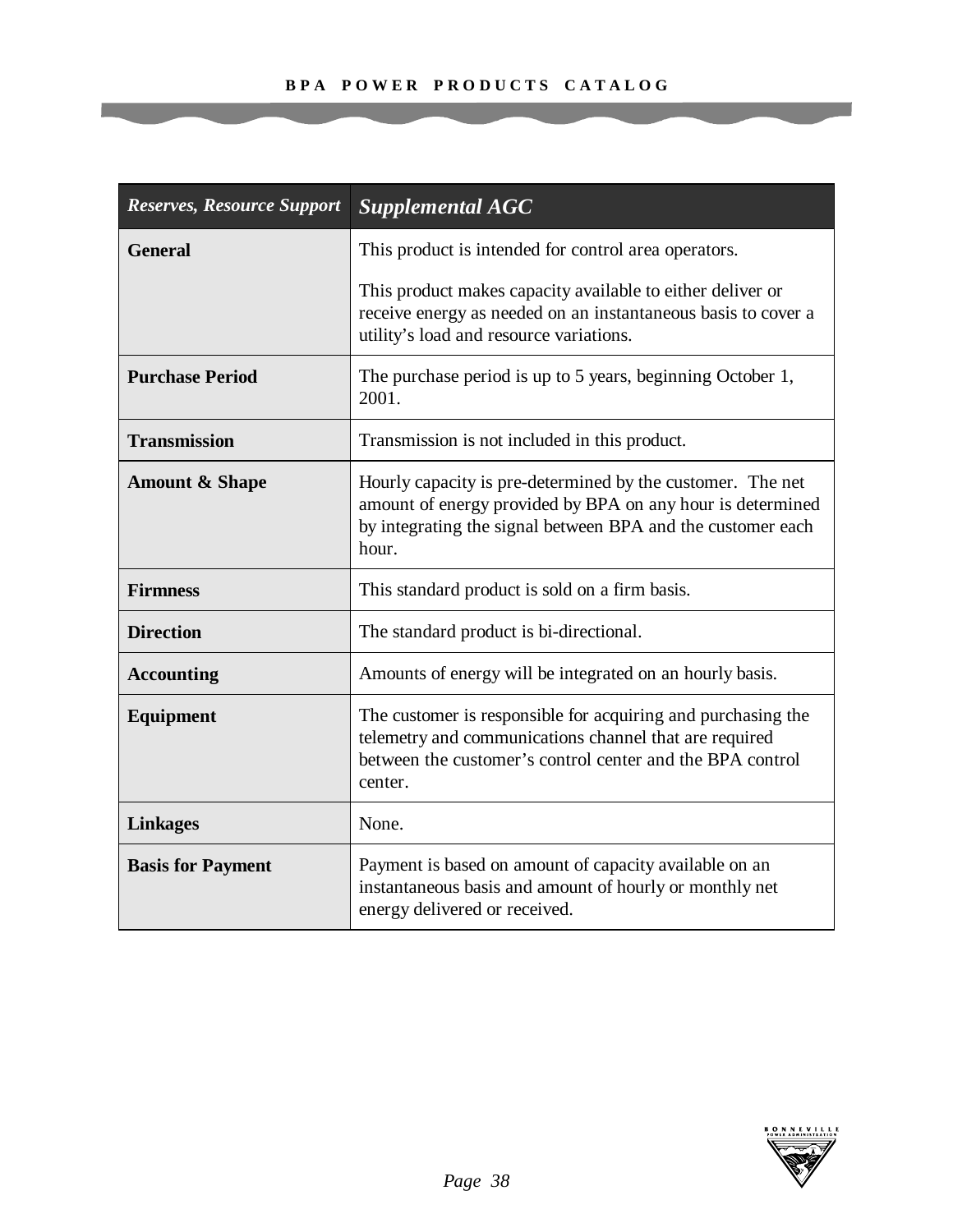| Reserves, Resource<br><b>Support</b> | <b>Operating Reserves</b>                                                                                                                                                                                                                                                                                                                                                                                                                                                                                                                                                            |
|--------------------------------------|--------------------------------------------------------------------------------------------------------------------------------------------------------------------------------------------------------------------------------------------------------------------------------------------------------------------------------------------------------------------------------------------------------------------------------------------------------------------------------------------------------------------------------------------------------------------------------------|
| <b>General</b>                       | This product is intended for control area operators.                                                                                                                                                                                                                                                                                                                                                                                                                                                                                                                                 |
|                                      | This product can be used to meet the customer's NWPP,<br>WSCC, NERC or other reserve obligations within an hour.<br>BPA offers Spinning and Non-spinning reserves that can be<br>called upon in the event of a resource failure. Spinning<br>reserves are provided from on-line generation that is<br>responsive to changes in system frequency and are available<br>within 10 minutes upon notification of a resource failure.<br>Non-spinning reserves are provided from generation that can<br>be on-line within 10 minutes or load that can be interrupted<br>within 10 minutes. |
| <b>Purchase Period</b>               | The purchase period is up to 5 years, beginning October 1,<br>2001.                                                                                                                                                                                                                                                                                                                                                                                                                                                                                                                  |
| <b>Transmission</b>                  | Transmission is not included in this product.                                                                                                                                                                                                                                                                                                                                                                                                                                                                                                                                        |
| <b>Amount</b>                        | This can be up to the contracted amounts within 10 minutes<br>of notification.                                                                                                                                                                                                                                                                                                                                                                                                                                                                                                       |
| <b>Energy Delivery</b>               | BPA will provide energy for up to 60 minutes.                                                                                                                                                                                                                                                                                                                                                                                                                                                                                                                                        |
| <b>Linkages</b>                      | None.                                                                                                                                                                                                                                                                                                                                                                                                                                                                                                                                                                                |
| <b>Basis for Payment</b>             | Payment is based on amount of Operating Reserve capacity<br>provided by BPA and amount of energy delivered.                                                                                                                                                                                                                                                                                                                                                                                                                                                                          |

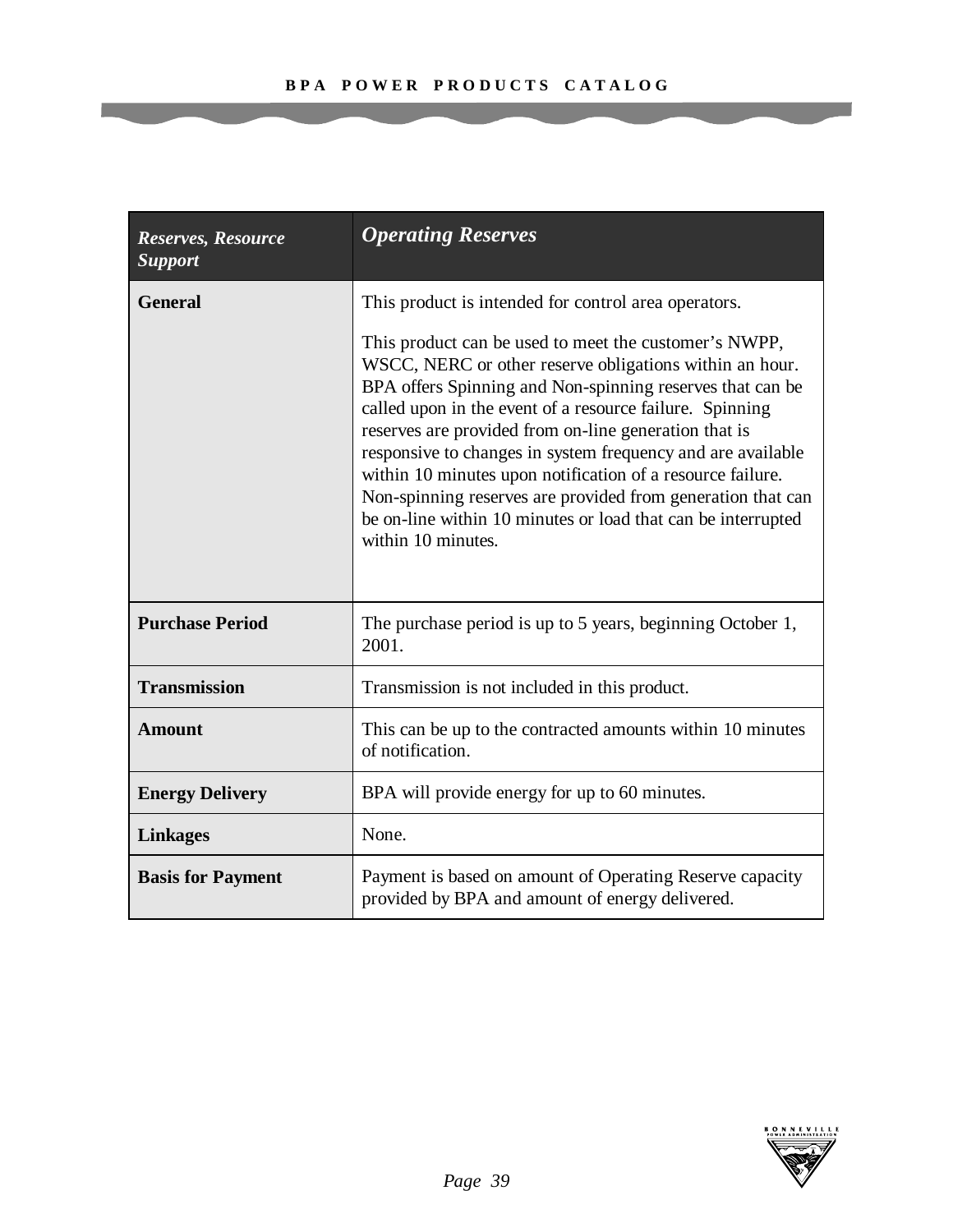| Reserves, Resource<br><b>Support</b>         | <b>Forced Outage Reserves</b>                                                                                                                           |
|----------------------------------------------|---------------------------------------------------------------------------------------------------------------------------------------------------------|
| <b>General</b>                               | Forced Outage Reserves provides reserves that can be called<br>upon at the start of an hour in the event of a resource or<br>transmission line failure. |
| <b>Purchase Period</b>                       | The purchase period is up to 5 years, beginning October 1,<br>2001.                                                                                     |
| <b>Transmission</b>                          | Transmission is not included in this product.                                                                                                           |
| <b>Amount</b>                                | The amount is based on the size of resource or transmission<br>line (MW), specified by customer, to be backed for the<br>duration specified             |
| <b>Resource being supported</b>              | Back-up is provided for forced outages on specific resources<br>or transmission lines identified by the customer.                                       |
| <b>Duration of Energy</b><br><b>Delivery</b> | BPA will provide energy for the duration specified by the<br>customer.                                                                                  |
| <b>Linkages</b>                              | This service can be packaged with Operating Reserves and<br>be available immediately upon notice of a resource or<br>transmission line failure.         |
| <b>Basis for Payment</b>                     | Payment is based on amount of Forced Outage Reserves<br>(MW) held by BPA and amount of energy provided.                                                 |

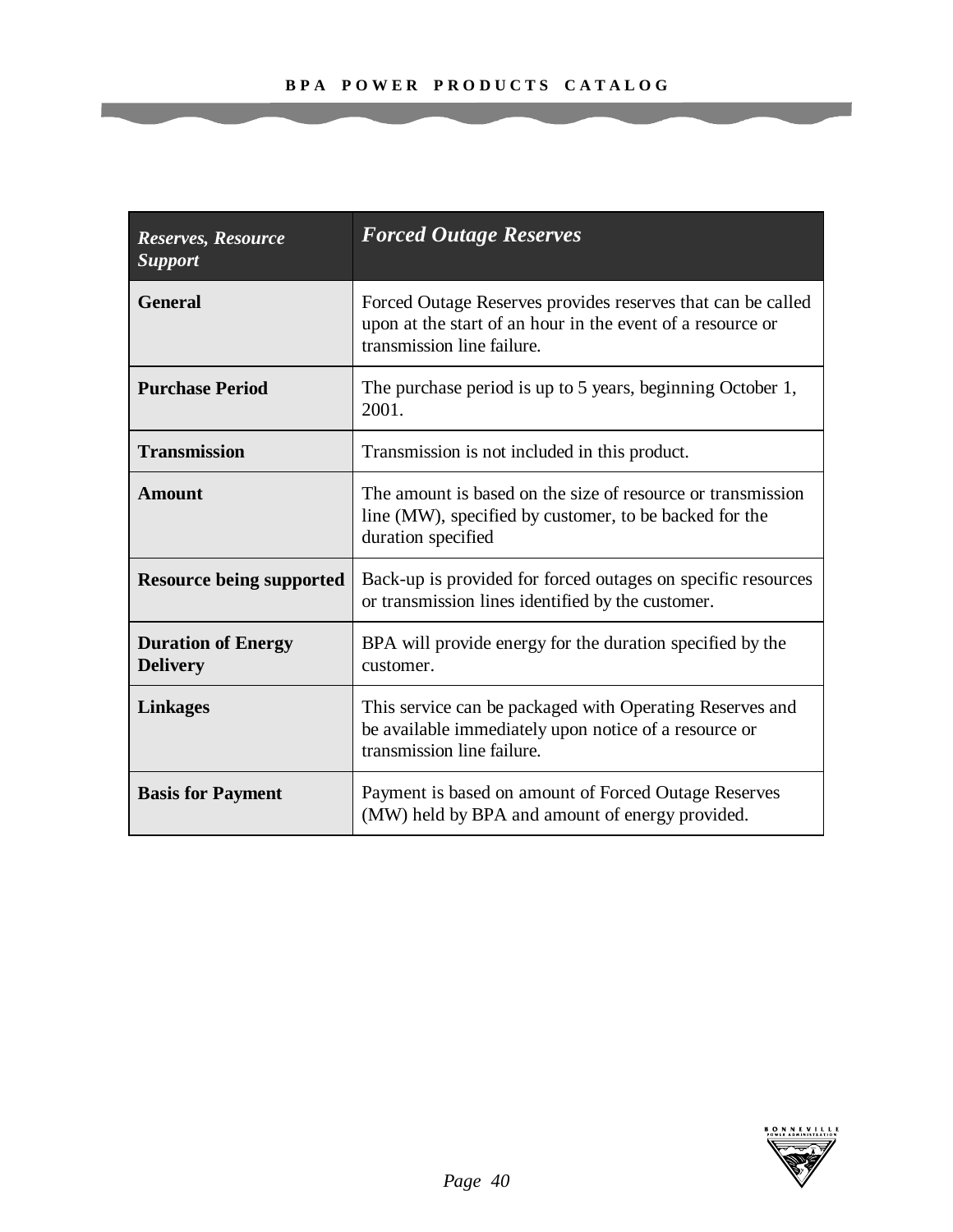| <b>Complements to Core</b><br><b>Products</b>        | <b>Block Flexibility</b>                                                                                                                                                                                                                                                                                                          |
|------------------------------------------------------|-----------------------------------------------------------------------------------------------------------------------------------------------------------------------------------------------------------------------------------------------------------------------------------------------------------------------------------|
| <b>General</b>                                       | Block Flexibility will meet variations in a customer's<br>purchase(s) from BPA, regardless of the reason for the<br>variations. The reasons will be identified at the time of<br>negotiation and will be factored into the price of the product.<br>This product is associated with a separate take-or-pay power<br>purchase.     |
| <b>Purchase Period</b>                               | The purchase period will be the same as the term of the<br>underlying power purchase.                                                                                                                                                                                                                                             |
| <b>Transmission and</b><br><b>Ancillary Services</b> | Transmission and ancillary services are not included in this<br>product.                                                                                                                                                                                                                                                          |
| <b>Amount and Shape</b>                              | The customer will specify the hourly amount of flexibility<br>above and below the take-or-pay amount. These variance<br>limits do not have to be symmetrical around the take-or-pay<br>amount.                                                                                                                                    |
| <b>Load Variations</b>                               | All variations in load (e.g., load growth, economic or retail<br>access load loss) can be covered in this product, up to the<br>variance limits.                                                                                                                                                                                  |
| <b>Resource Fluctuations</b>                         | All fluctuations in resources (e.g., purchases or generating<br>resource output) can be covered in this product, up to the<br>variance limits.                                                                                                                                                                                    |
| <b>Linkages</b>                                      | This product is offered in conjunction with a take-or-pay<br>purchase from BPA.                                                                                                                                                                                                                                                   |
| <b>Basis for Payment</b>                             | Payment is based on amount of variance.                                                                                                                                                                                                                                                                                           |
|                                                      | There is no energy delivery associated with this product.<br>For net energy deliveries, within the variance limits, in excess<br>of the underlying power purchase(s), the basis for payment<br>will be the same as for the underlying power sale. There<br>will be no charge for energy not taken, within the variance<br>limits. |

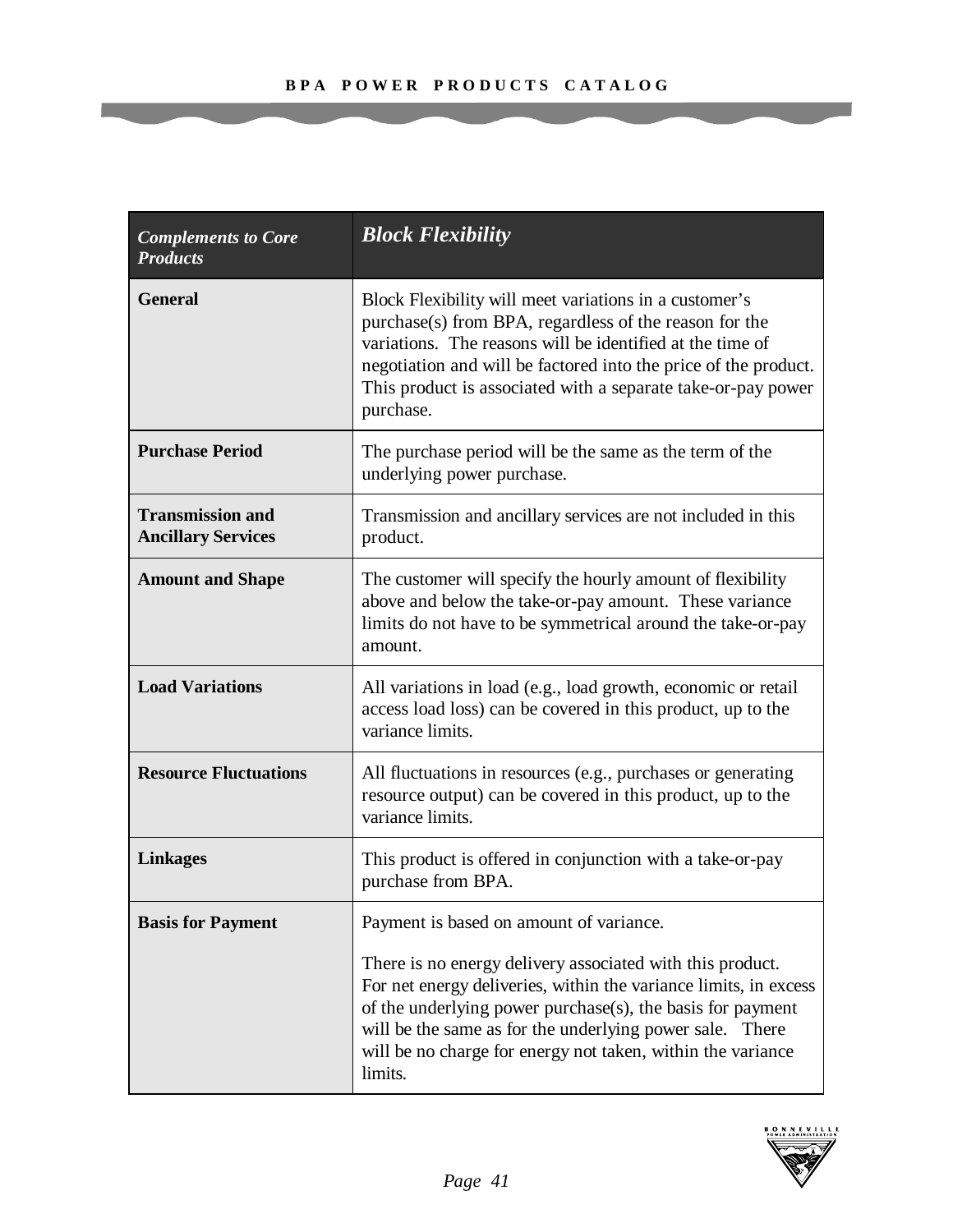| <b>Complements to Core</b><br><b>Products</b>        | <b>Retail Access - Insurance</b>                                                                                                                                                                                                                                                                                        |
|------------------------------------------------------|-------------------------------------------------------------------------------------------------------------------------------------------------------------------------------------------------------------------------------------------------------------------------------------------------------------------------|
| <b>General</b>                                       | This product allows the customer to reduce its purchases<br>from BPA if load is lost because retail customers gain access<br>to other suppliers of electricity. It relieves the customer of<br>the market risk associated with BPA remarketing customer's<br>take-or-pay power associated with retail access load loss. |
| <b>Purchase Period</b>                               | The purchase period is 3 to 20 years, beginning October 1,<br>2001 (or another term consistent with the Rate Schedules).                                                                                                                                                                                                |
| <b>Transmission and</b><br><b>Ancillary Services</b> | Transmission and ancillary services are not included.                                                                                                                                                                                                                                                                   |
| <b>Amount &amp; Shape</b>                            | BPA will assume the retail access load loss risk up to a<br>specified amount of the customer's load in a shape consistent<br>with the type of load lost.                                                                                                                                                                |
| <b>Retail Access Load Loss</b>                       | For loads lost by the customer due to retail access, BPA will<br>adjust take-or-pay amounts under the customer's power sale.                                                                                                                                                                                            |
| <b>Linkages</b>                                      | This product is offered in conjunction with a BPA power<br>sale to the customer. It would not protect the customer<br>from load loss beyond the amount of protection being<br>purchased from BPA.                                                                                                                       |
| <b>Basis for Payment</b>                             | Payment is based on amount of retail load insured.                                                                                                                                                                                                                                                                      |